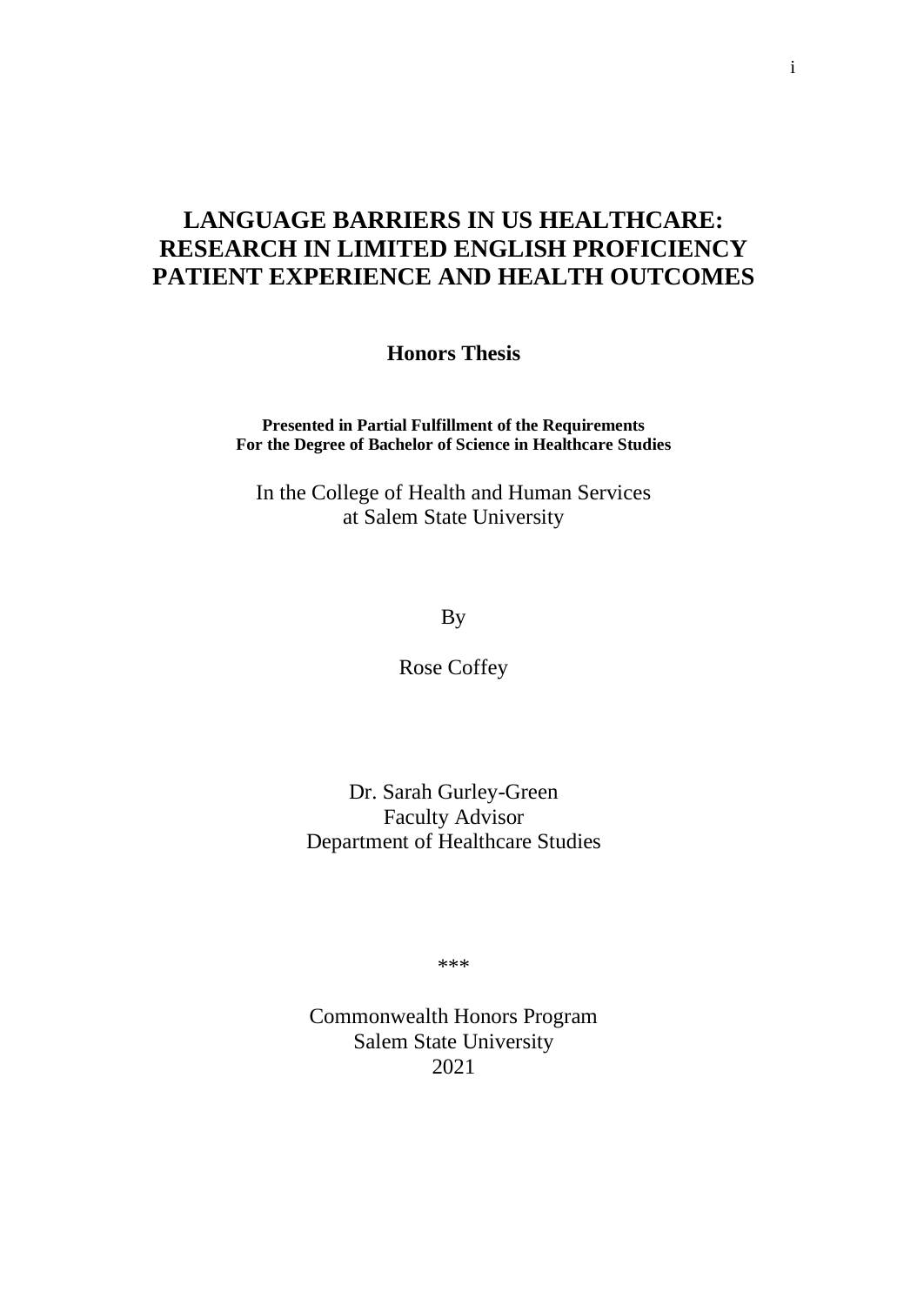#### **Abstract**

This review covers literature published to the National Library of Medicine from 2010-2021 on the use of Spanish and other non-English languages used in healthcare settings in the United States. Despite the National Culturally and Linguistically Appropriate Service (CLAS) Standards created by the Department of Health and Human Services (HHS) in 2010, it is well-documented that patients with limited English proficiency (LEP) still receive lower quality care. The studies reviewed indicate a lack of standardization in the use of interpretation services and other intervention strategies can increase patient satisfaction, as well as a tendency to underutilize these services when available. Further research must be done on how to promote the use of interpretation services among healthcare providers, how LEP patients navigate topics around mental health, and perspectives of how interpretation services should be used from LEP patients themselves.

*Keywords:* LEP patient health, LEP patient satisfaction, interpretation services, language barrier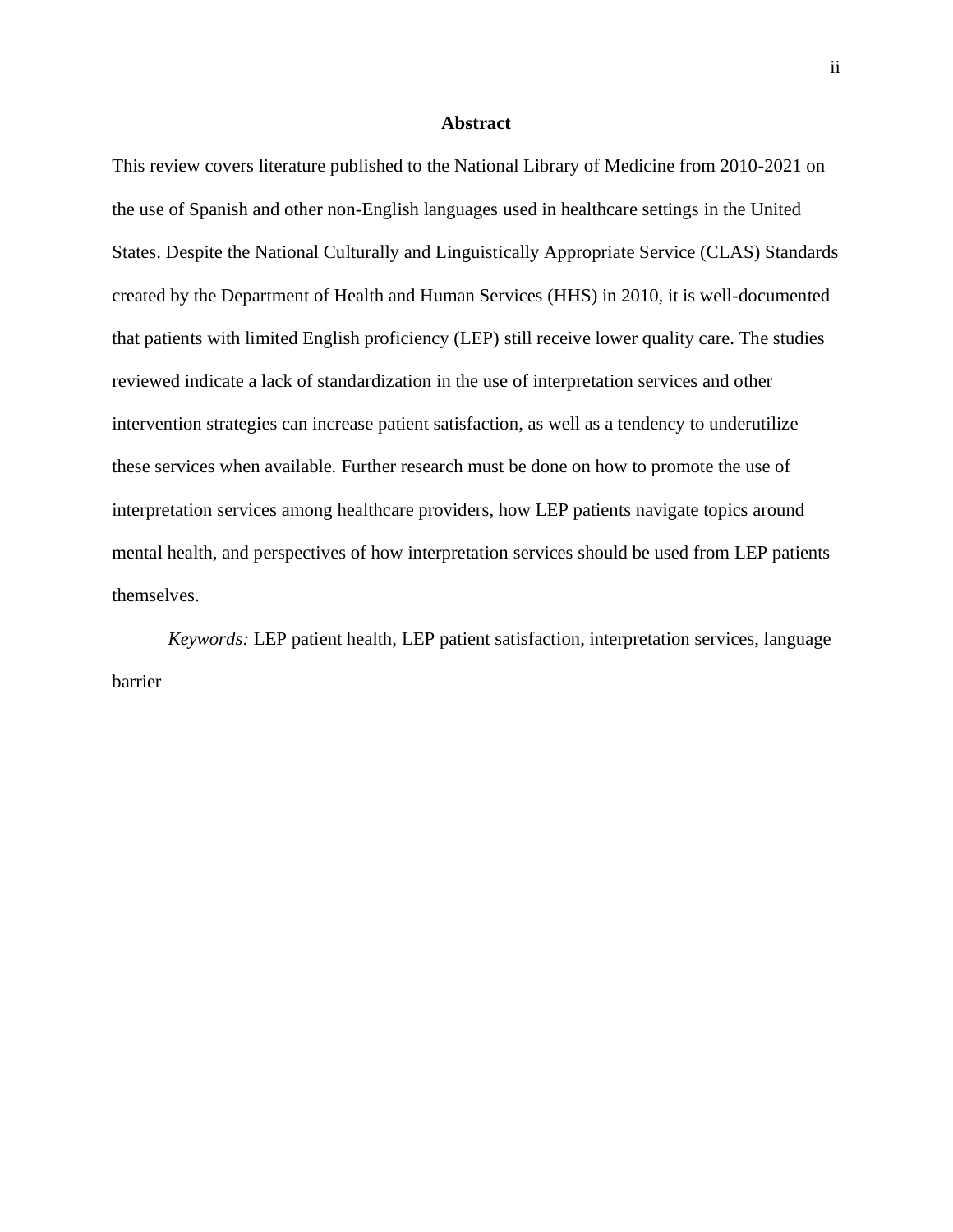## **Contents**

| LEP Patients Have Poorer Health Outcomes than English-Speaking Patients  3 |
|----------------------------------------------------------------------------|
|                                                                            |
|                                                                            |
| LEP Patient Experiences in Pediatric Emergency Departments  11             |
|                                                                            |
| Lack of Standardization in LEP Services in the United States  13           |
|                                                                            |
| Ad Hoc Interpretation Leads to Communication Failures  18                  |
|                                                                            |
|                                                                            |
|                                                                            |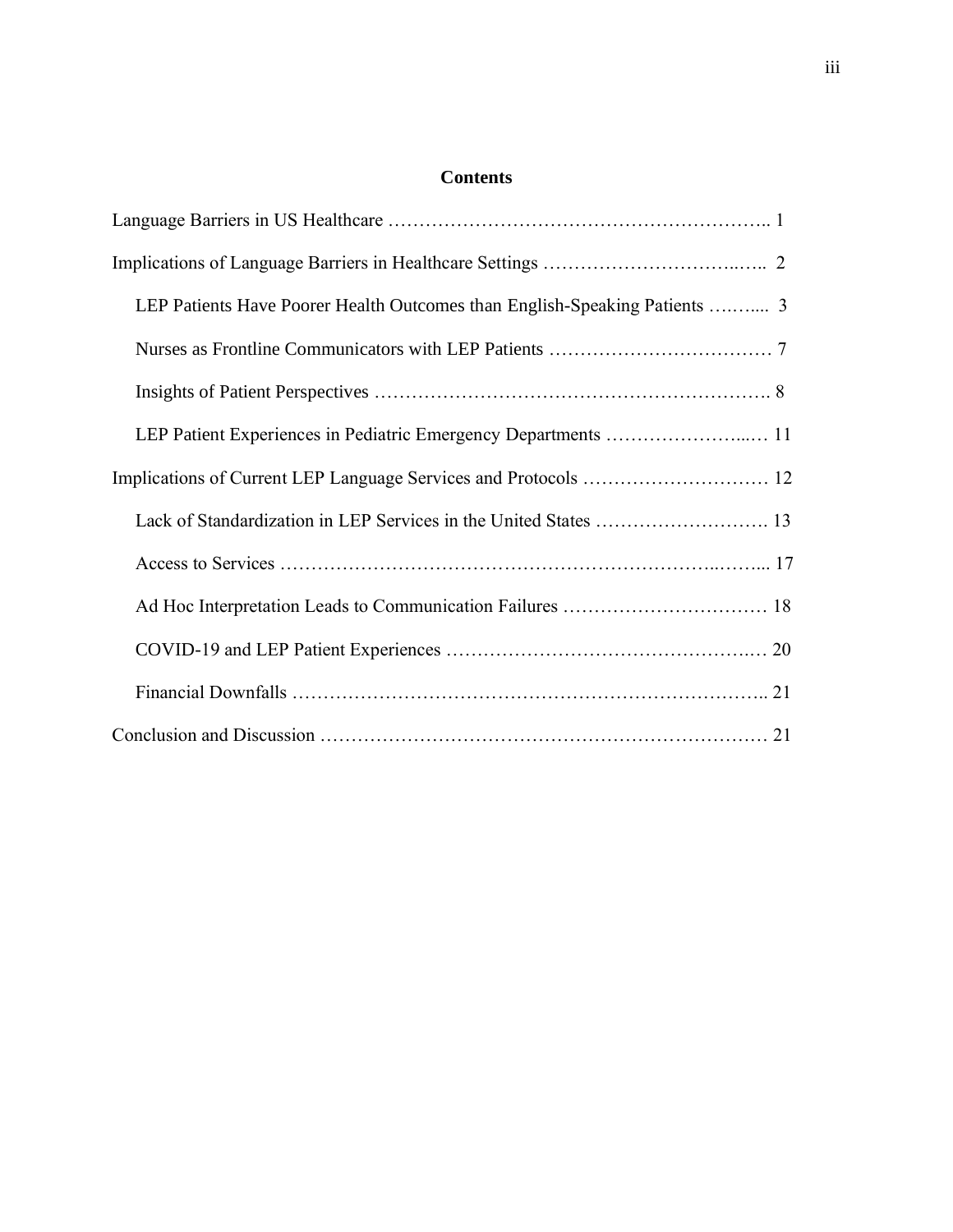#### **Language Barriers in US Healthcare**

There are millions of Spanish speakers in the U.S. and many report speaking English less than "very well." When seeking healthcare, these patients are known as LEP (Limited English Proficiency) patients. LEP has been widely documented as a barrier to healthcare in the US. Research shows that having limited English proficiency skills while seeking health care in hospitals leads to decreased patient satisfaction and poorer health outcomes. The Spanish-speaking population comprises the majority of patients with LEP in the United States, but there are also patients with LEP who speak other languages, including Hindi, French, Chinese, Japanese, Arabic, and Portuguese.

It is impossible to exclude language from other factors such as socioeconomic status and race when discussing health disparities and patient outcomes. There is data on differences in health risks and health outcomes for Hispanics as a population and for LEP patients as a population, yet not enough data about the health risks and outcomes of Hispanics who have identified themselves as LEP. Hispanics represent the majority of patients with LEP, with one in three reporting not speaking English well. In addition, there are other social-economic factors that may also affect the health of Hispanics, such as poverty (one in four Hispanics live below the poverty line) and education (one in three Hispanics have not completed high school) (Centers for Disease Control and Prevention, 2015). While there is not one single universal way to define "high quality healthcare," the commonly accepted components include thorough communication between patient and provider; accurate evaluation of the patient; accurate diagnoses; appropriate treatments; and comprehensive information and instruction matching the patient's health literacy. Institutions within the United States healthcare system constantly strive to attain high quality healthcare for all patients.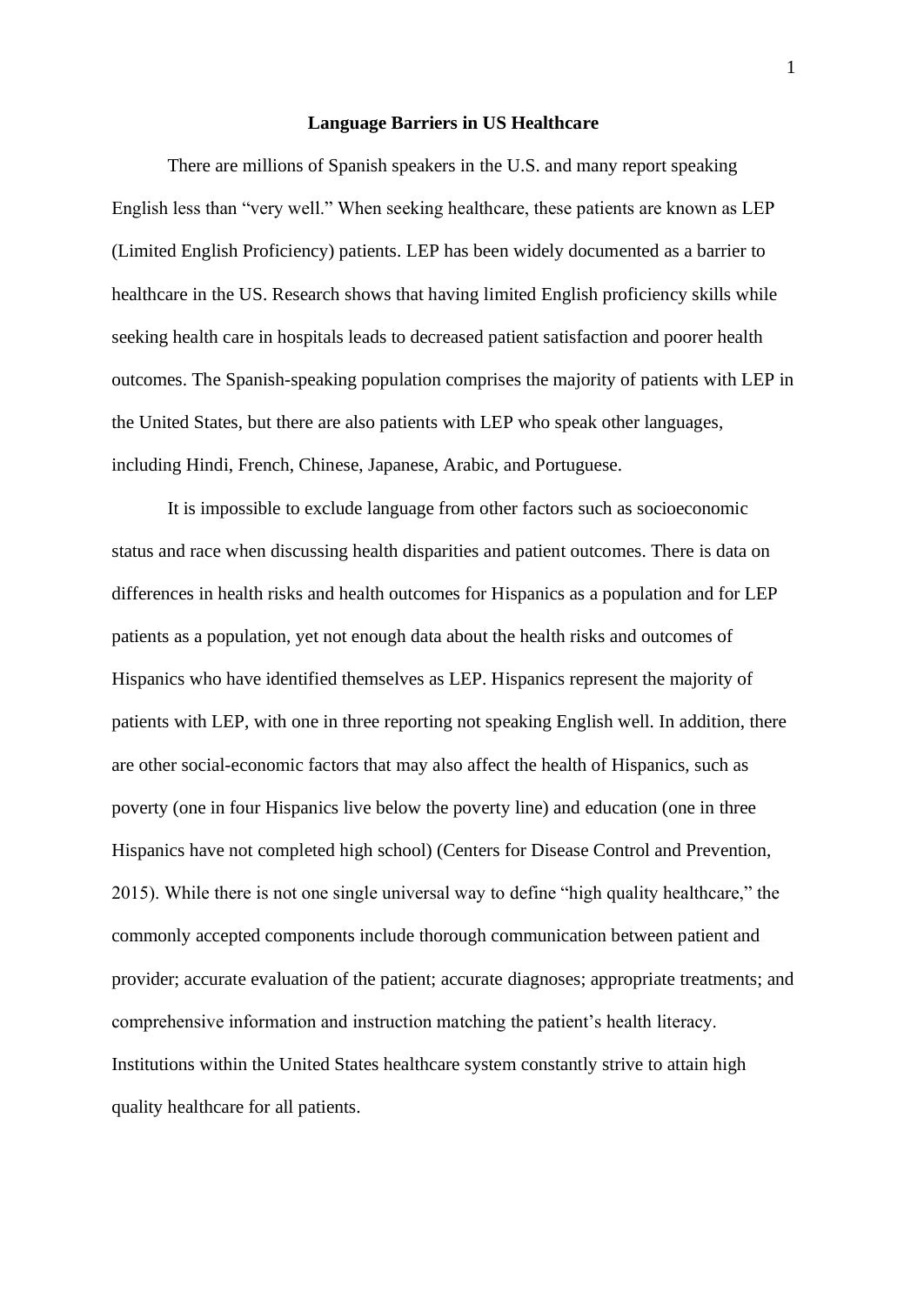Spanish is the second most common language spoken in the United States. Most interventions to improve outcomes for LEP focus on increasing providers' proficiency in Spanish, cultural training for healthcare providers, and increasing the availability of inperson Spanish interpretation services. Global connectivity and the increased ease of travel and immigration serve to only increase the linguistic diversity in the United States and the pressure to improve these services and eliminate the disparity between LEP patients and English-speaking patients. The population of LEP patients in the United States continues to grow. About 1 in 6 people living in the country are Hispanic, and by 2035, this could be almost 1 in 4 (Centers for Disease Control and Prevention, 2015).

This review synthesizes and analyzes a collection of sources published in the National Library of Medicine (PubMed) from 2006 to 2021 which (a) include keywords "LEP patient", "interpretation", and "language barrier"; and (b) focus heavily on themes of language barriers, quality of care, and patient satisfaction. The goal in this review is to build a comprehensive picture of the relationship between language competency and LEP patients' health care experiences and outcomes. To create this picture, the synthesis seeks to identify answers to the following two questions: (a) In what ways do language barriers affect the care quality and satisfaction for LEP patients in the United States?; and (b) What is the nature of the current services put in place to alleviate language barrier struggles for these patients? Research analysis is broken into two sections: (a) Implications of language barriers in healthcare settings; and (b) Implications of current LEP language services and protocols.

## **Implications of Language Barriers in Healthcare Settings**

Language barriers can naturally disrupt one of the main methods for ensuring that high quality care is provided: communication. When communication is inadequate or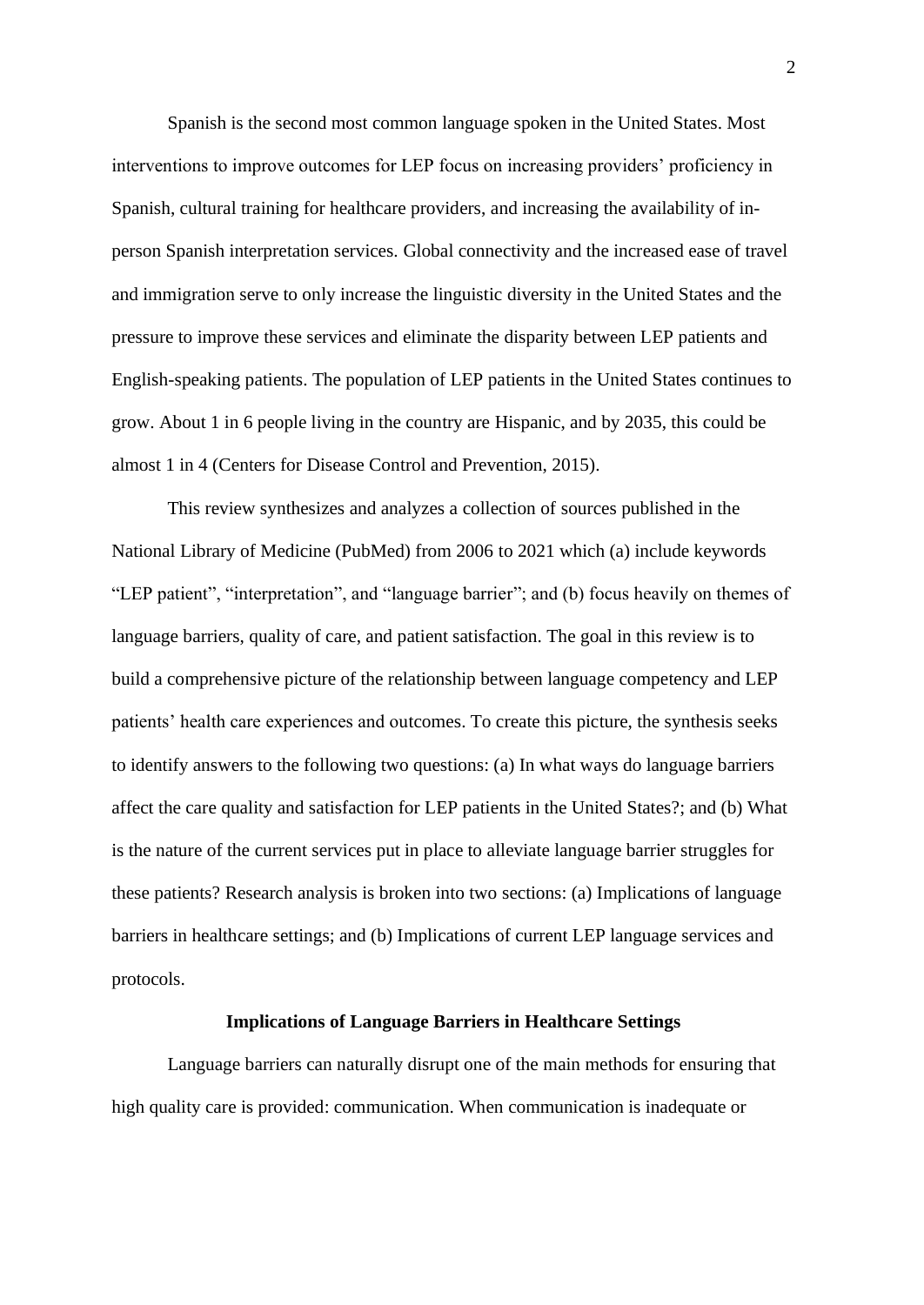inaccurate between patient and provider, patient health outcomes, satisfaction, and safety may be negatively affected.

Major healthcare settings where language barriers can present themselves include hospitals, emergency departments, outpatient clinics, private practices, long-term care facilities, hospice centers, and urgent care departments. The general operations and patient populations of these different types of settings vary greatly, meaning that language barriers may present a unique set of challenges in each one.

## **LEP Patients Have Poorer Health Outcomes than English-Speaking Patients**

In a systematic review, Diamond, Izquierdo, Canfield, Matsoukas, and Gany (2019) looked at 33 different studies based on four outcome areas: quality of care, satisfaction with care/communication, medical understanding, and mental health. Seventy-six percent (25/33) of the studies reviewed showed that language-concordant care, care in which both the care provider and patient speak the same language to a high level of proficiency, leads to better healthcare for LEP patients in at least one of the four outcome areas. Three of the studies reviewed showed that language-concordance leads to better quality of care in the treatment of diabetes. Of the three studies regarding cancer treatment and prevention, one found that breast cancer patients with language-concordant care were more likely to receive radiation therapy; another found that patients with language-concordant care were more likely to participate in colorectal cancer screening; and one found no statistically significant difference. In other studies reviewed, Diamond et al. found that patients who received language-concordant care better understood their diagnoses, were more likely to report health problems, and were more satisfied with their care and communication in a hospital setting.

Overall, the impacts of language-concordant care for LEP patients were demonstrated to be widespread and positive. Diamond et al. note that for the three studies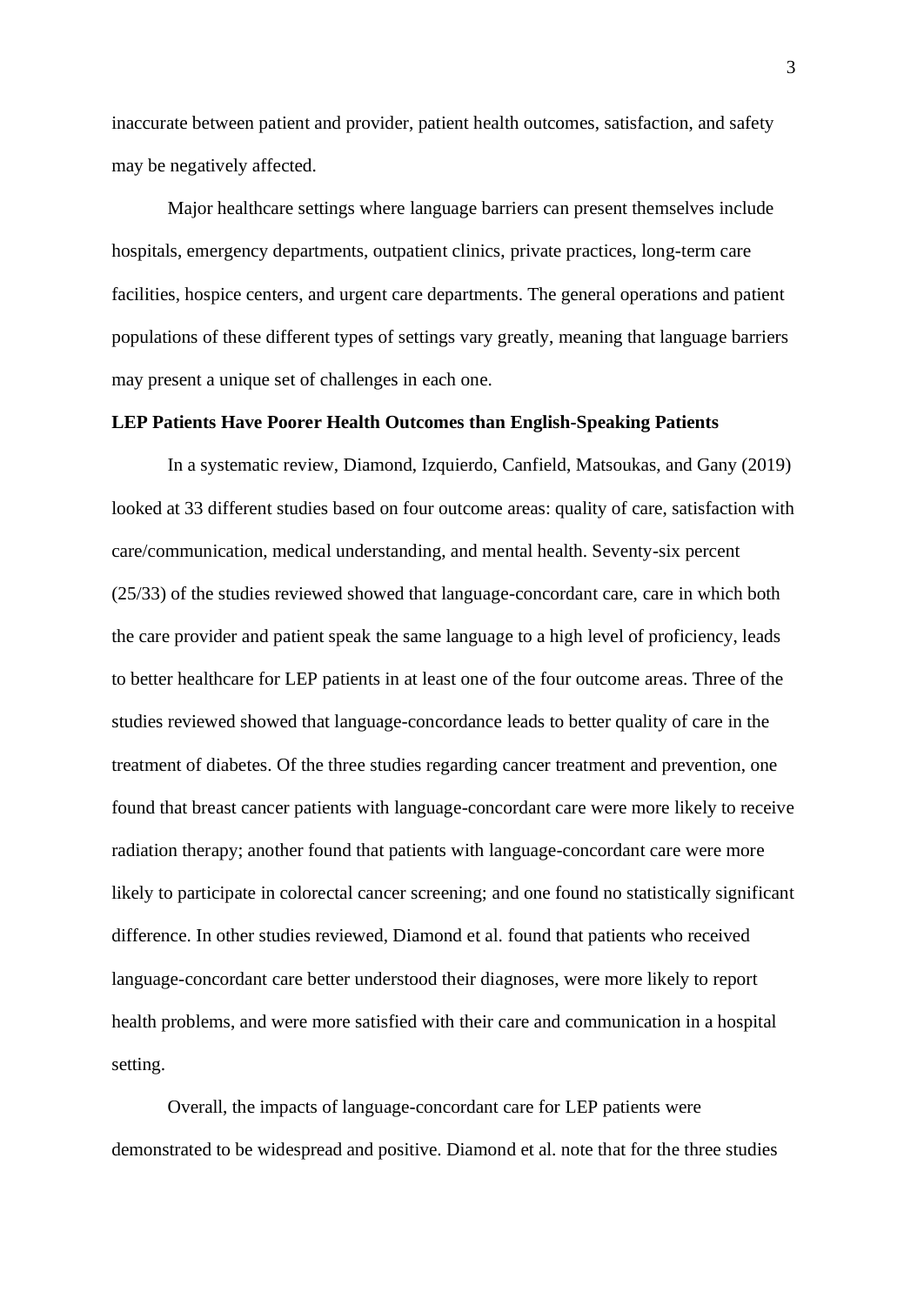reviewed that showed LEP patients to have more negative outcomes with languageconcordant care (two of which showed that the patients were less likely to have colorectal screening if they had language-concordant care), the results may have been due to the patients' better understanding the risks involved; feeling as though they had more autonomy; potentially poor study designs; or a lack of true language-concordancy.

Centers for Disease Control and Prevention published an online fact sheet with statistics around the health of the Hispanic population in the United States (2015). Statistics include that: the Hispanic death rate is 24 percent lower than non-Hispanic whites; Hispanics are 50 percent more likely to die from diabetes or liver disease than non-Hispanic whites; Hispanics have 23 percent more obesity; and Hispanics undergo 28 percent less colorectal screening. Reversely, Hispanics have 35 percent less heart disease and 49 percent less cancer than English-speaking whites. Compared with United Statesborn Hispanics, foreign-born Hispanics have half as much heart disease, 48 percent less cancer, and 29 percent less high blood pressure.

Bauer and Alegría (2010) conducted a systematic review in an effort to examine the impact of language proficiency and interpreter use on psychiatric care, a less explored area of LEP care. Bauer and Alegría reviewed 26 articles, organizing their findings based on three categories: experiences wherein patients were seen without interpreters; experiences wherein patients were seen with ad hoc interpreters; and experiences wherein patients were seen by language-concordant providers. One study conducted evaluations of Spanishspeaking schizophrenia patients using the Brief Psychiatric Rating Scale, once in English, then once in Spanish, without interpreters present. The study found that patients answered questions about symptoms differently in each language, endorsing certain symptoms in English but denying them in Spanish. In English, patients were also more likely to speak in the past tense about their symptoms. These results may have been influenced by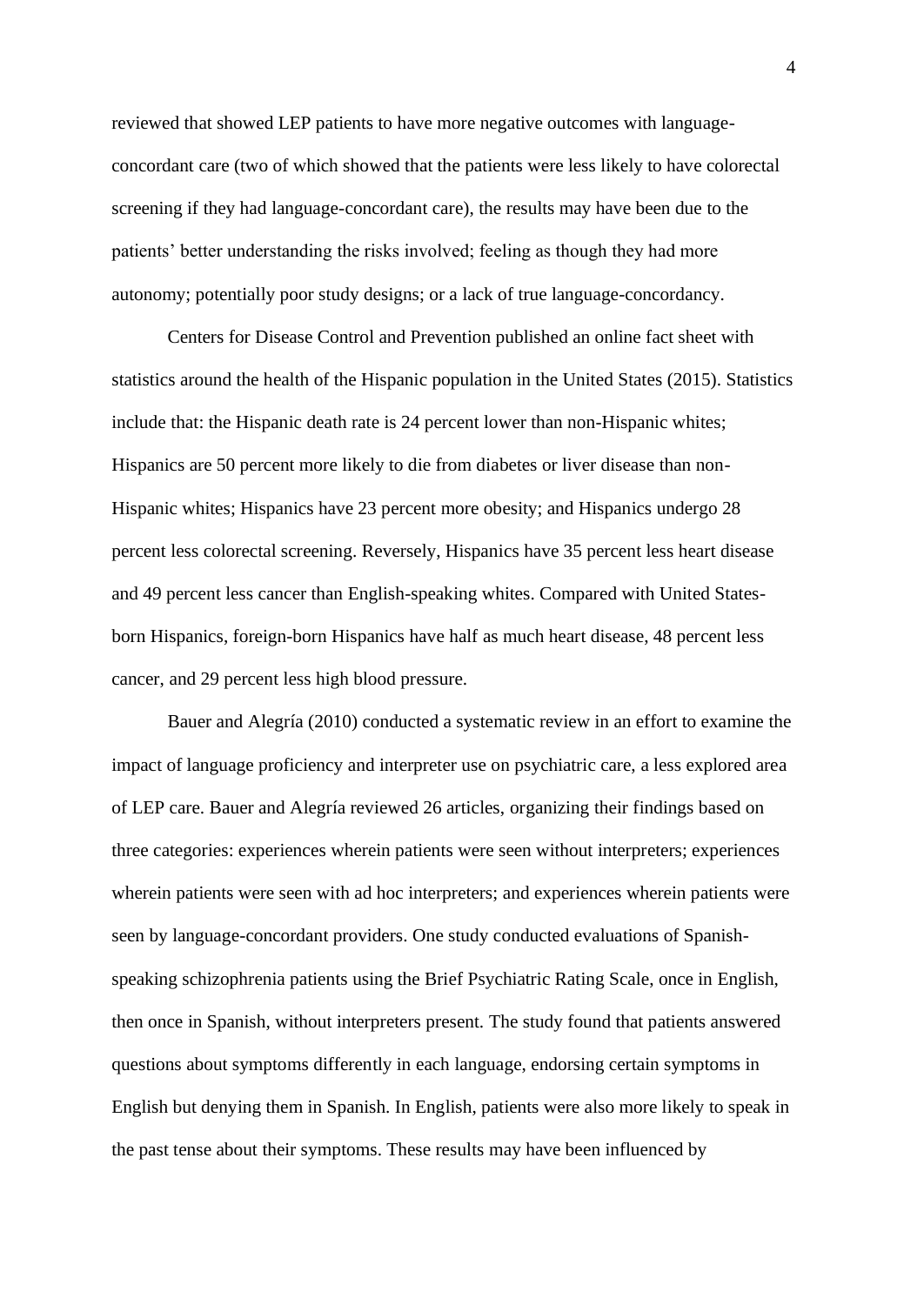characteristics of speech, but are still suggestive that a language barrier significantly affects the ability to diagnose mental health disorders.

Bauer and Alegría (2010) reviewed a German study evaluating Turkish patients, which found that a German-speaking psychiatric trainee and a bilingual (Turkish and German) psychiatric trainee disagreed on the diagnosis for 4 percent of German patients, but 19 percent of Turkish patients. The study speculated, like in the last, that acculturation and linguistic differences may be connected to this diagnostic uncertainty, rather than merely their language proficiency. A study reviewed from Switzerland found that in two circumstances – when an ad hoc interpreter was used, and when nurses reported on poor communication during initial health screenings – patients usually reported physical symptoms but few psychological symptoms. Another two studies found that psychotic LEP patients scored lower on ratings of self-disclosure in English than Spanish during audiotaped evaluations, and that ad hoc interpreters caused errors due to inadequate language proficiency, as well as their "normalization" of the patients' disordered thoughts due to a lack of psychiatric knowledge.

In a 2021 study, LEP patients in California were found to be less likely to receive preventative care. Gulati and Hur (2021) analyzed a full set of aggregated data from the 2018 California Health Interview Survey, a large population-based survey. Across 21,177 participants, 8.2 percent had LEP. Findings showed that compared to participants who spoke proficient English, LEP participants were less likely to have a place they often went when sick other than the ER; and that they were less likely to attend a preventative care visit in the past year. The results also indicated that LEP participants were less likely to need to see a medical specialist, and less likely to delay necessary care, than non-LEP participants.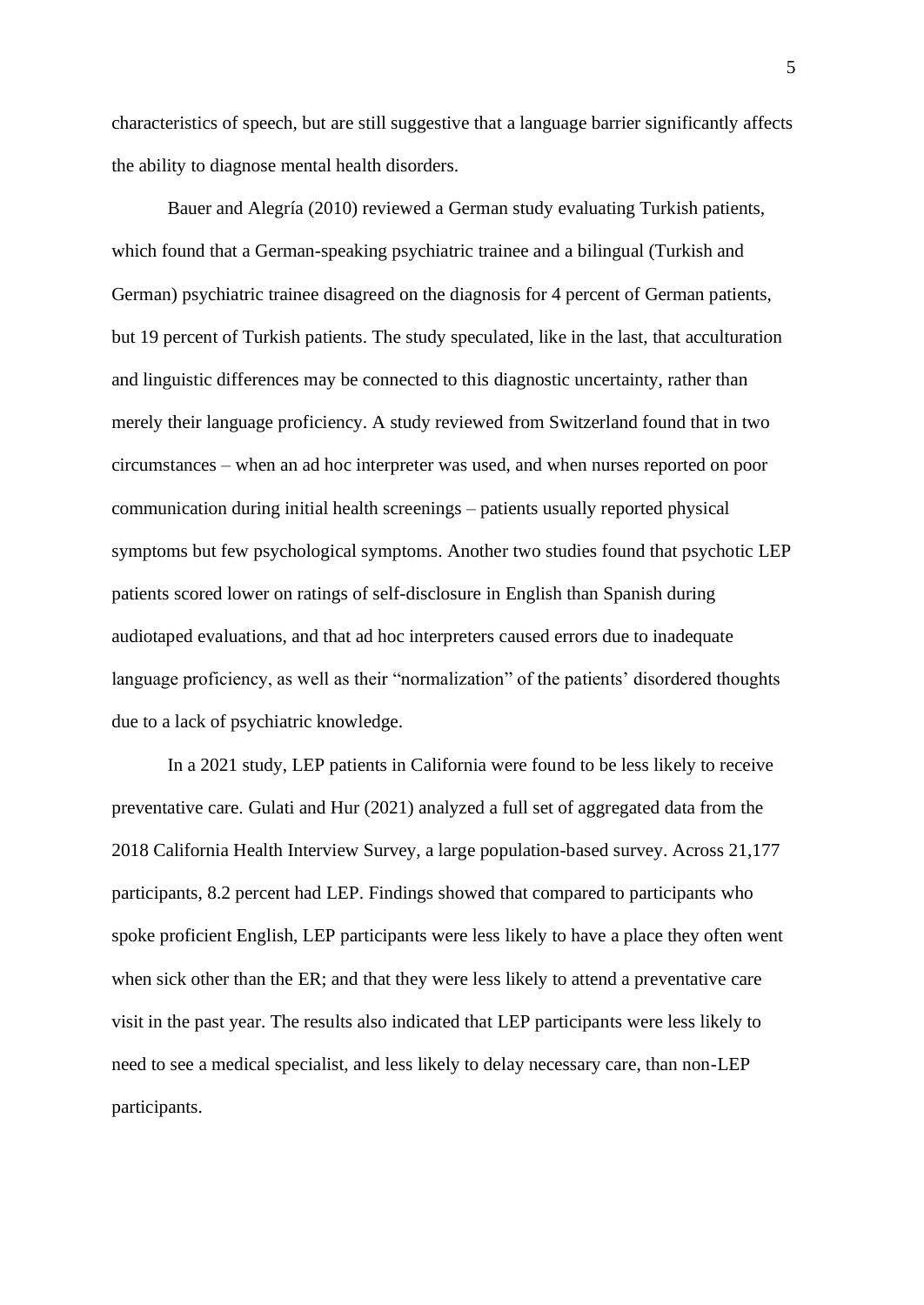The research done by Diamond et al. (2019) and Bauer and Alegría (2010) collectively reflect some ways in which LEP patients receive inadequate, lower quality health care. Diamond et al. presented 33 studies which reflected that patients with language-concordant care were more likely to pursue or participate in certain medical treatments, better understood their diagnoses, were more communicative in their health problems, and were more satisfied with their hospital care. Diamond et al. note in their conclusion that although the studies they reviewed were of good quality, none had included standardized assessments of provider language skills. This presents a barrier to understanding what LEP patients experience when seeking care, and poses the question of how fluent a provider must be in a language to be considered able to provide languageconcordant care – a topic which must be further explored in research.

Bauer and Alegría's systematic review reflects the communication barriers LEP patients face in their care, and suggests (a) that psychiatric assessments conducted in a nonnative language could be less reliable, and (b) that language barriers significantly affect the ability to diagnose mental health disorders. The review highlights, though, that acculturation and linguistic characteristics play a role in language barriers faced in patientprovider discussions – not just language proficiency. Cultural linguistic factors may impact patients' communication in a way which affects their care, just as general language proficiency does, and should be further studied apart from basic language comprehension.

The CDC statistics (2015) reflect clear disparities between the Hispanic and white populations in the United States. Interestingly, the Hispanic population sees higher rates of health problems which are specifically associated with preventative measures, including diabetes and obesity; versus the health problems which they have lower rates of than the white population, including cancer and heart disease. As the participation in preventative health measures largely depends on provider communication and instruction, these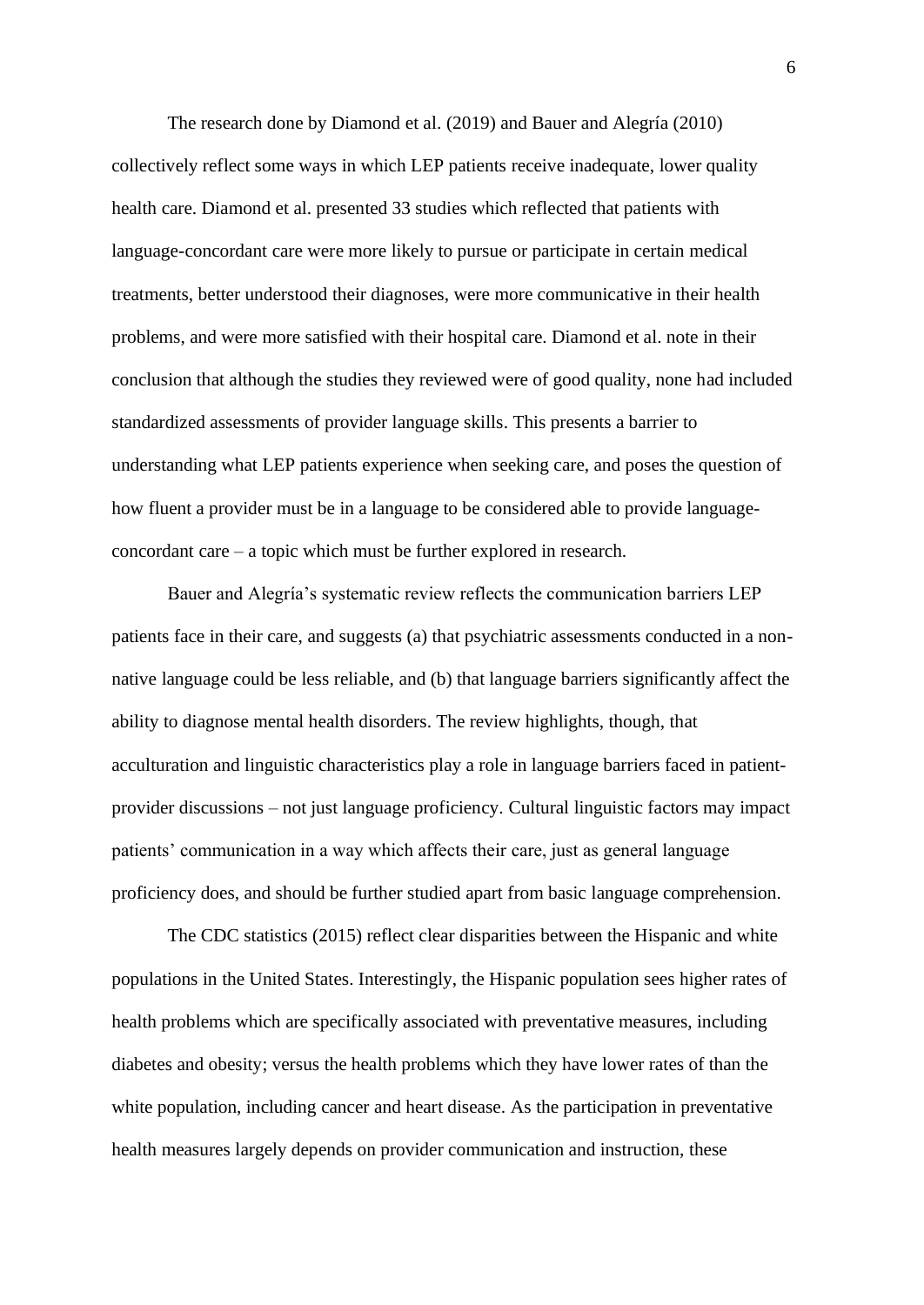statistical trends indicate that a lack of quality patient-provider communication may be a large factor driving poorer health outcomes in Hispanic patients. Colorectal screening, undergone 28 percent less by the Hispanic population, is also greatly dependent on a provider's communication and instruction.

Additionally, statistics showing that foreign-born Hispanics have significantly less heart disease, cancer, and high blood pressure than United States-born Hispanics further support the notion that United States healthcare operation and communication systems have some kind of detrimental impact on the Hispanic population's health and healthcare decisions. Research must be done on comparing foreign-born and United States-born Hispanic health, in an effort to identify ways in which the United States healthcare system negatively influences United States-born Hispanic health outcomes. Gulati and Hur's research (2021) reflects that LEP patients may be less likely to attend preventative care visits, which provokes the same question of how healthcare operation and communication systems affect LEP patient choices.

## **Nurses as Frontline Communicators with LEP Patients**

Gerchow, Burka, Miner, and Squires (2021) produced a scoping review of qualitative research involving the nursing workforce and language barriers, finding that across 16 countries included in the studies, nurses had similar experiences when dealing with language barriers, applying similar strategies and facing similar increased stress. Gerchow et al. highlighted four major themes among the studies: Interpreter Use and Misuse, Barriers to and Facilitators of Quality Care, Cultural Competence, and Interventions. Language barriers were shown to universally increase stress and workload for nurses. Gerchow et al. found that while nurses generally preferred professional, inperson interpretation, they often relied on other methods of communication. When using interpreters, nurses reported improved care and patient involvement in decision-making and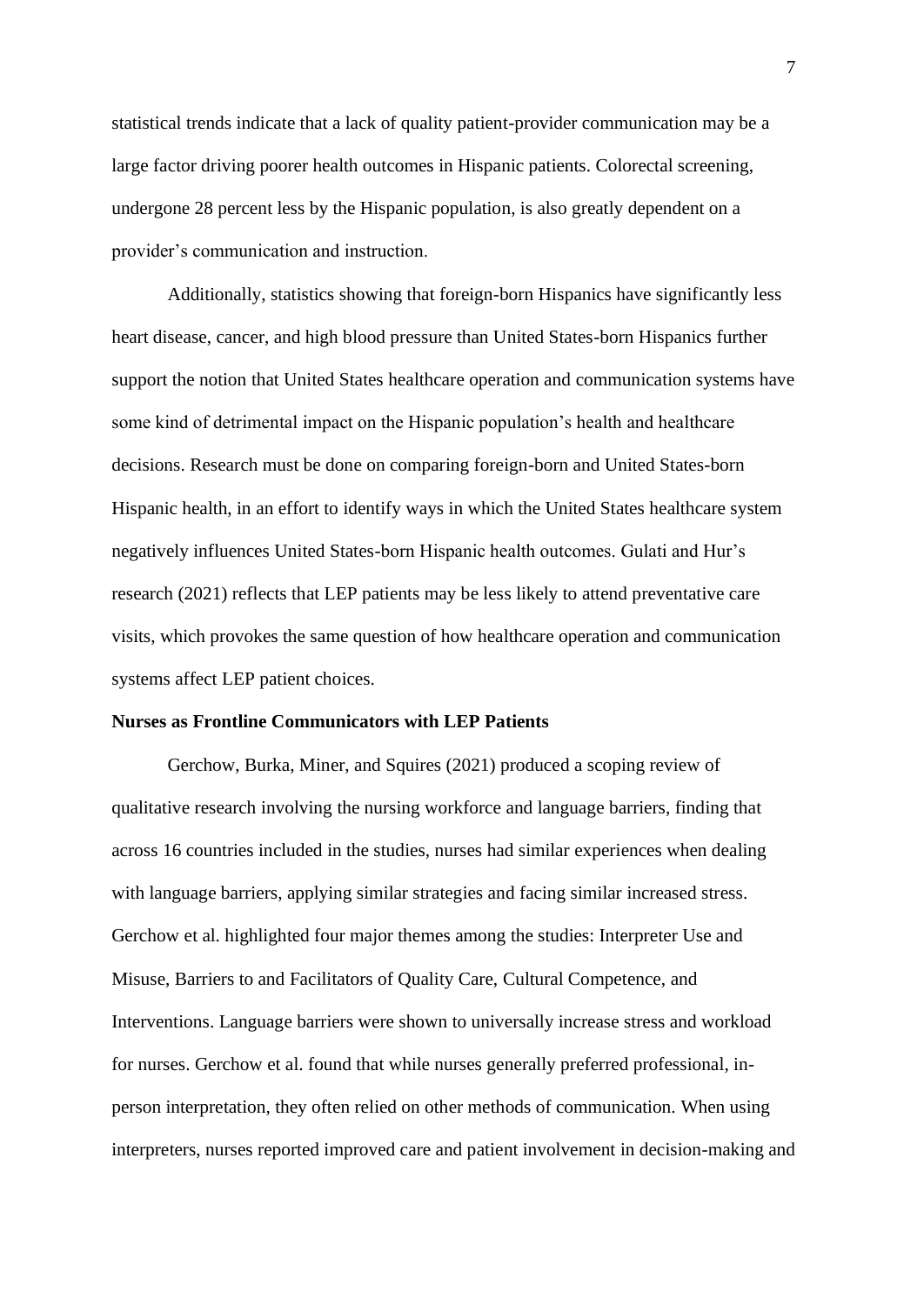discharge planning. However, one study reported that nurses would speak to the interpreters rather than the patients and would have less personal conversations. Multiple studies showed that bilingual nurses felt additional stress when they had to take on the role of both nurse and interpreter. Non-language-concordant patients spent less time with nurses and had trouble providing a detailed health history. Results showed that the nurses' own culture impacted care delivery and that nurses understood the ties between language and culture.

Nurses play an important role in LEP patient care, safety, and satisfaction and are often the first healthcare provider that a patient makes contact with. The way that nurses interact with and decide to communicate with LEP patients can make a large difference in their quality of care. Gerchow et al. note that most published research involving nurses and language barriers is exploratory, with few focusing on interventions. Nurses generally interact with patients much more frequently than physicians and other acute care providers, making research on the nurse-patient relationship incredibly important.

## **Insights of Patient Perspectives**

Brooks et al. (2016) conducted focus groups with 22 LEP Spanish-speaking adults and concluded predominant themes of lack of interpreter availability, fear of disclosing limited English language skills, and language-discordant providers overestimating their LEP patients' English proficiency. Data was collected through focus groups with participants, then transcribed and analyzed. Many of the participants reported feeling as though they received "poor care." The main solution this article calls for is for more interpretation services, saying that there is often "inadequate or insufficient access." Brooks et al. note that there have been few studies that examine the experiences of LEP patients and their perception of their own quality of care.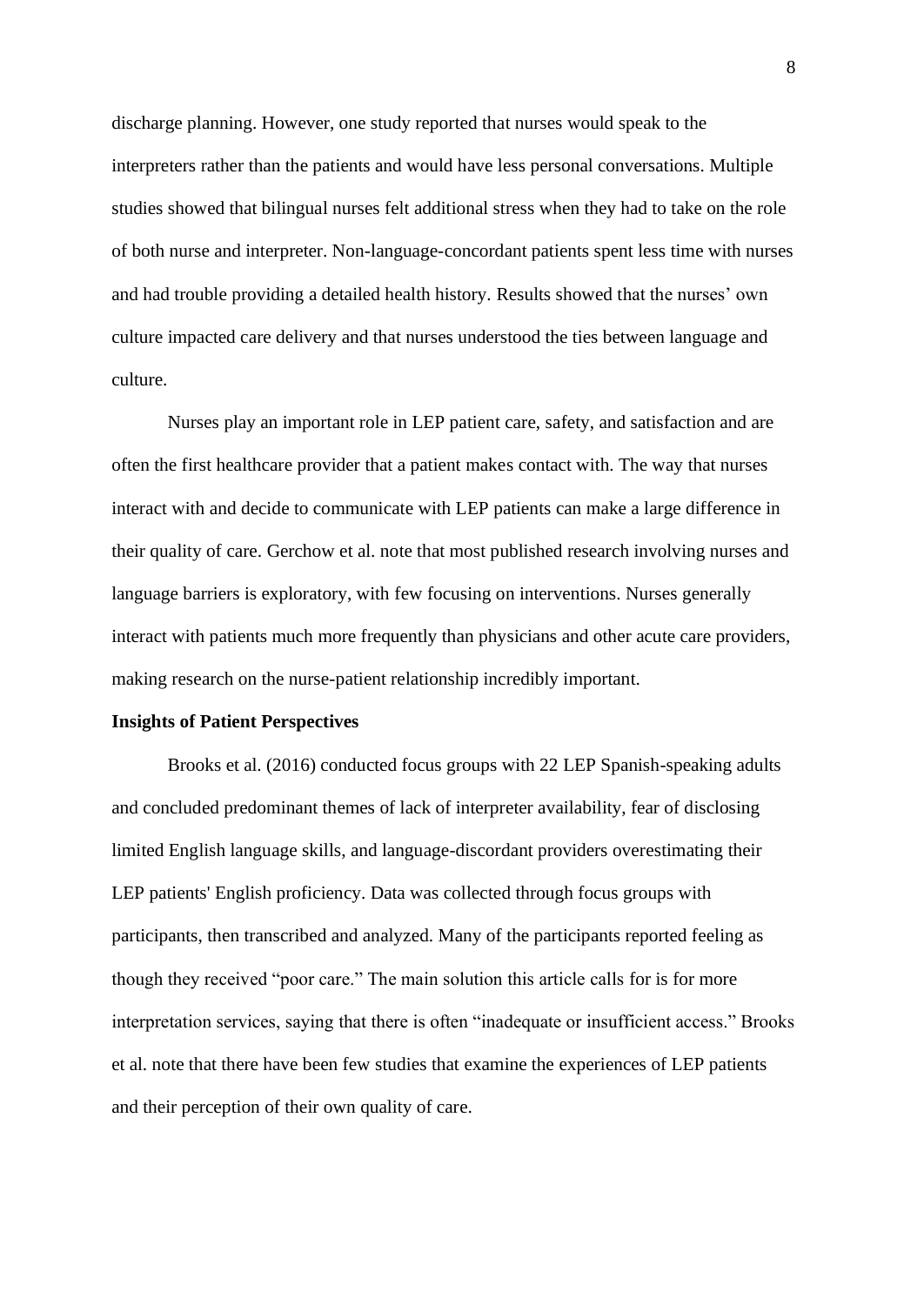Steinberg, Valenzuela-Araujo, Zickafoose, Kieffer, and DeCamp (2016) conducted a study which found that mothers experienced frustration in their healthcare and reported "suboptimal accommodations" for language barriers. The research team conducted two separate sets of Spanish-language interviews with immigrant Latina mothers in urban settings, most of whom had two to three children and were of Mexican descent. The first interview set included 38 participants from Detroit, Michigan; the other set included 10 participants from Baltimore, Maryland. Interviews lasted between 25 and 90 minutes and mostly took place in participants' homes by a bilingual, bicultural, "experienced" Latina interviewer with community knowledge. After asking the US Census Bureau question, "How well do you speak English?" to ascertain LEP status (speaking English "less than very well" qualifies an LEP patient), a range of questions were asked around the participants' experiences in healthcare settings. Steinberg et al. do not include the set of questions asked in their research, but discuss the six themes which emerged in great depth. Themes include: the "battle" of managing language barriers, preference for bilingual providers, negative bias toward interpreted encounters, "getting by" with limited language skills, fear of being a burden, and stigma and discrimination experienced by LEP families.

Following the methodology of Brooks et al. (2016) and Steinberg et al., researchers may consider conducting more qualitative, interview-based studies with LEP patients regarding language barrier experiences. While the Brooks study is limited in the amount of information it provides, what it does provide is novel. There has been little research on the LEP patient's perception of whether interpretation services are difficult to access, as these services are typically used at the provider's discretion. Participants also felt that their ability to understand English was overestimated. This is problematic because care providers report underusing interpretation services, indicating that there is even less communication than previously thought. The fear of disclosing limited English skills is another barrier that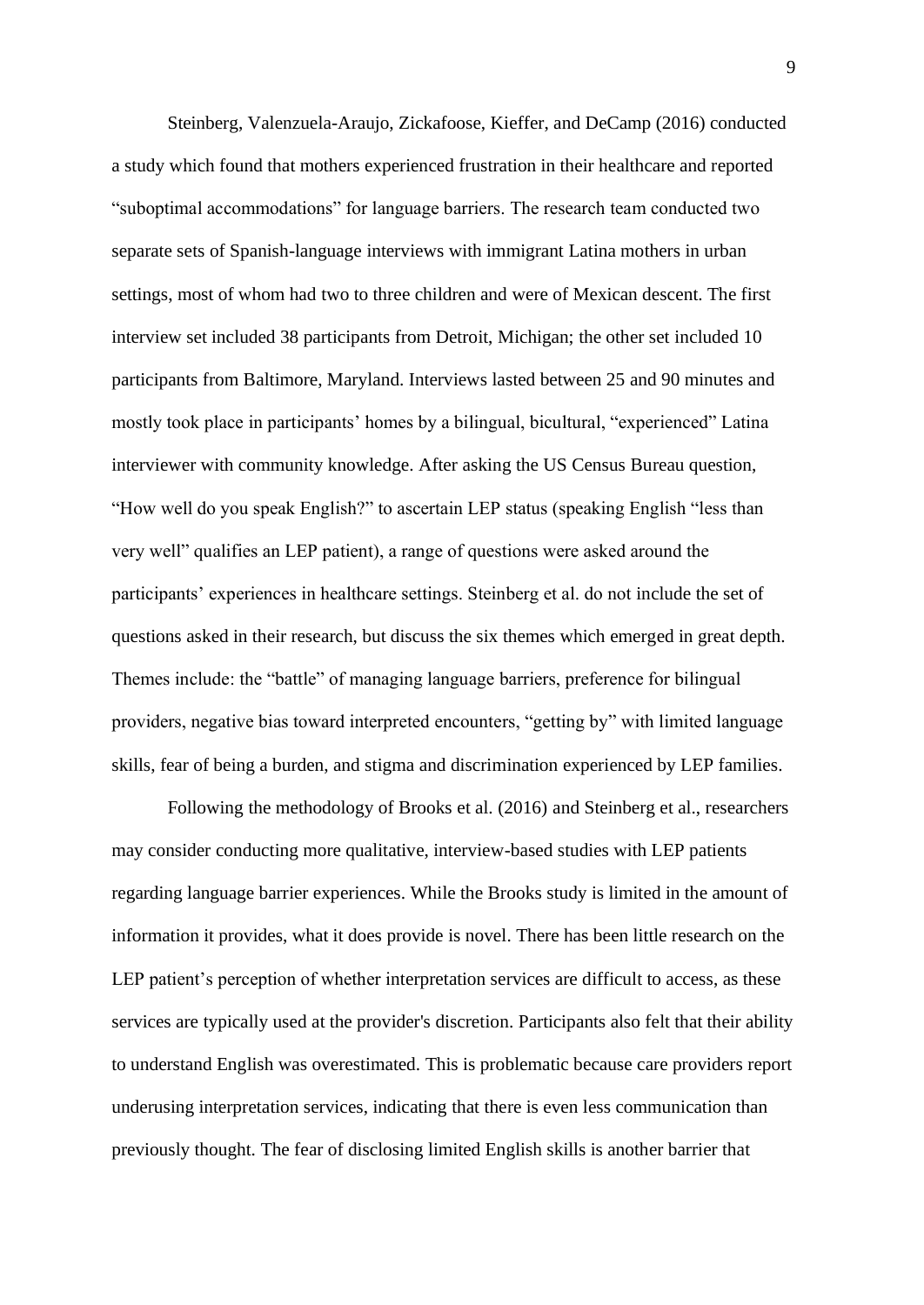needs more research. While this fear may pose a barrier for patients looking to request interpretation services, more standardized procedures of determining when interpretation services are necessary may eliminate any disparities this fear causes. In the Steinberg research, participants reported more negative experiences overcoming language barriers in specialty care, emergency care, and other child health services than in primary care. Steinberg et al. notes that for most participants, increased satisfaction with primary care compared with other health care was related not just to better accommodation of language needs by primary care providers, but to more familiarity and comfort with the system of primary care. The opposite was the case with specialty and emergency care – mothers reported less access to language services, as well as an unfamiliar healthcare setting which "magnified" the challenges.

In 2020, Stephen and Zoucha conducted an integrative review to find gaps in the literature involving experiences of Spanish-speaking, LEP parents whose children are patients. They reviewed 36 research studies, and wrote that "Future research is needed to explore the cultural values, beliefs, and experiences of Spanish speaking parents with LEP and the role of nurses and to inform culturally congruent nursing care, research, and policy" (p. 30). These studies reflect the necessity for future discussions on access to language services, but also around the comfort and orientation of LEP patients facing unfamiliar healthcare settings.

Cultural congruence is another topic deserving of dedicated research. Steinberg et al. interviewed an LEP mother who reported a specific desire for ethnically concordant providers, as opposed to any Spanish-speaking provider. She said, "If he is Latino, that would be a lot better" (p. 1322). Research should be done around the effects of clinical staffs' cultural competency, not just their linguistic competency, on LEP patient experience.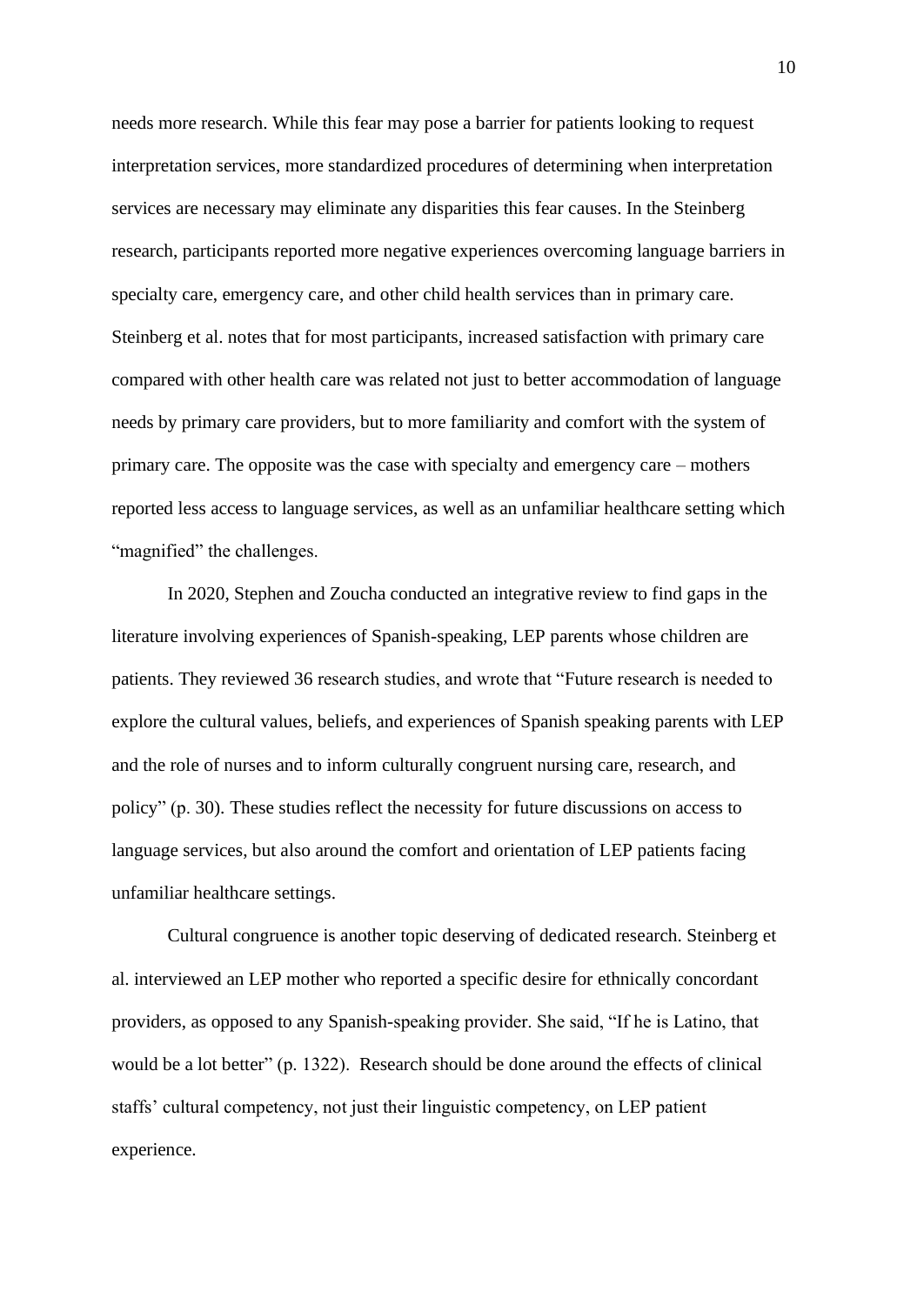#### **LEP Patient Experiences in Pediatric Emergency Departments**

Hartford et al. (2019) explored the use of interpreters in pediatric emergency departments using a cohort study methodology. It was conducted in the ED (emergency department) of Seattle Children's Hospital from 2015-2016. The hospital was equipped with telephones for interpretation in every room, four mobile video interpretation devices, and one in-person Spanish interpreter during peak hours. The study allowed bilingual providers to provide care in a foreign language if they passed the Clinician Cultural and Linguistic Assessment, though very few of the ED providers had the certification. Of all of the LEP patient encounters, only 45.4 percent showed evidence of having received interpretation. Interpretation was less likely to be used for patients with less severe symptoms or need for intervention, and less likely to be used during peak hours of the day. Interpretation services were more likely to be used for younger pediatric patients than older pediatric patients. Hartford et al. also found that pediatric LEP patients were more likely to be administered to the ICU within 24 hours of admission than English-speaking patients. This is suggestive that providers are more likely to miss issues of clinical severity with LEP patients than English-speaking pediatric patients in the beginning of ED visits. At the same time, LEP patients who did not receive interpretation services were less likely to be admitted than English-speaking patients, suggesting that these patients are less likely to receive any appropriate care at all.

The hospital marked all patients who said their preferred language for receiving care was not English as LEP patients. This may have influenced the data by counting patients who ideally would prefer to have care in another language, but were fluent and confident receiving care in English without interpretation services, in the same category as patients with insufficient English proficiency who did not receive any interpretation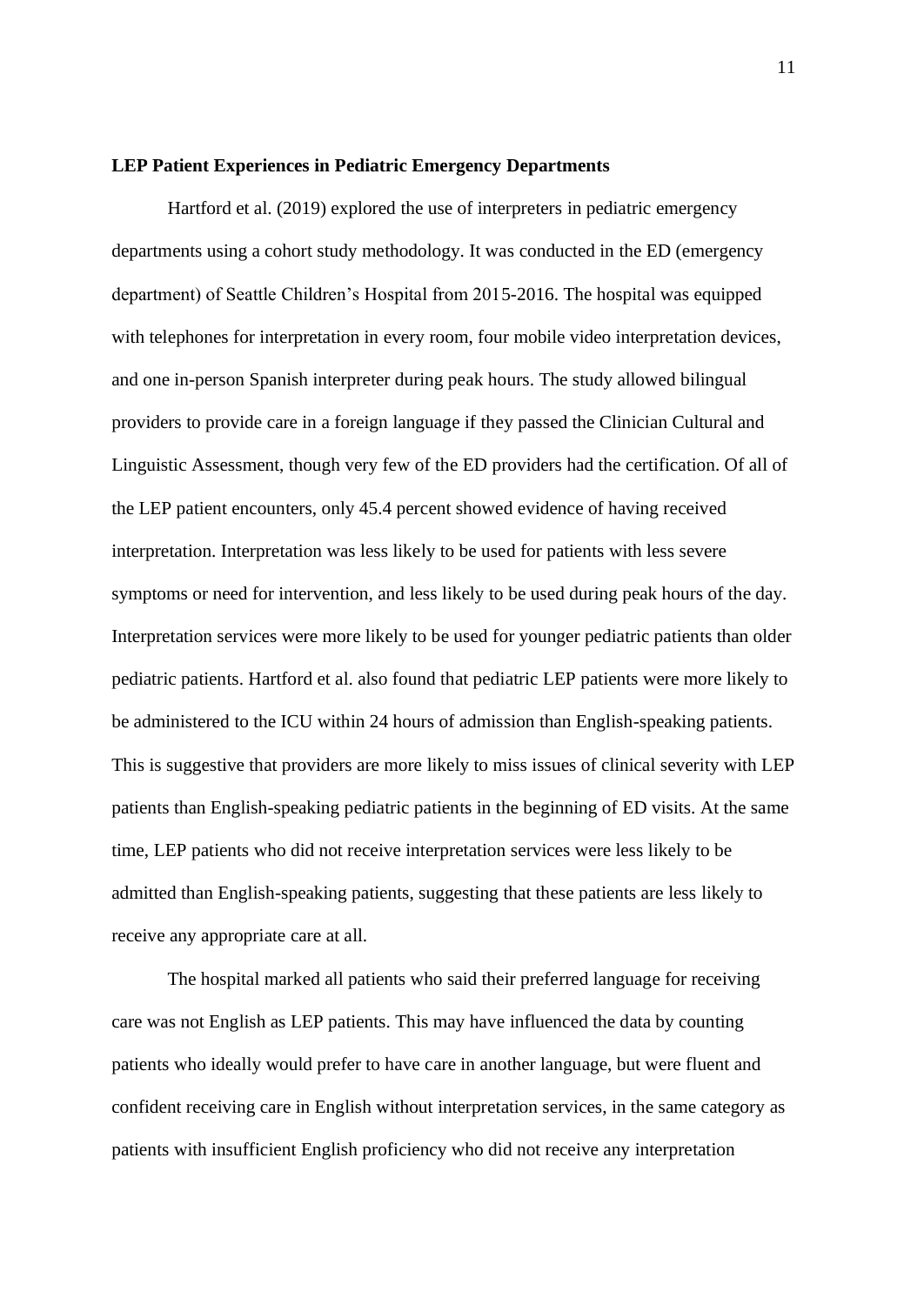services. Access to interpretation services also depended on the language spoken, with Cantonese- and Spanish-speaking families the most likely to receive interpretation.

Portillo et al. (2021) conducted a cross-sectional study on care for pediatric LEP patients between the ages of 0 to 21 from January 2017 to June 2018. Of the 63,601 visits to the ED during the study period, 20 percent were LEP patients. The authors found that discharged LEP patients had an increased likelihood of returning to the ED department within 72 hours of an initial visit, with 4.53/100 revisits by LEP patients and 3.55/100 revisits by English-speaking patients.

The categorization process Hartford et al. used raises concerns about what criteria should be necessary for a patient to be deemed LEP. Not all patients who mark their preferred language as non-English are necessarily non-fluent in English nor require interpretation services. Even with these potentially inaccurate LEP markings, less than half of the LEP patients from this study received interpretation services. In Portillo et al.'s research, the statistically significant revisit rates for LEP patients suggest that having nonlanguage-concordant care increases the likelihood that patients have issues of clinical severity overlooked or receive insufficient care in pediatric EDs. The National Culturally and Linguistically Appropriate Service Standards (CLAS), developed by the United States Department of Health and Human Services, provides a blueprint meant to improve the quality of LEP patient care. It states that organizations should "inform all individuals of the availability of language assistance services clearly and in their preferred language," and set "linguistically appropriate goals, policies, and management accountability."

## **Implications of Current LEP Language Services and Protocols**

When communicating with an LEP patient, care providers are faced with several options, including ad hoc interpretation, video interpretation services, telephone interpretation services, in-person interpretation services, and using language concordant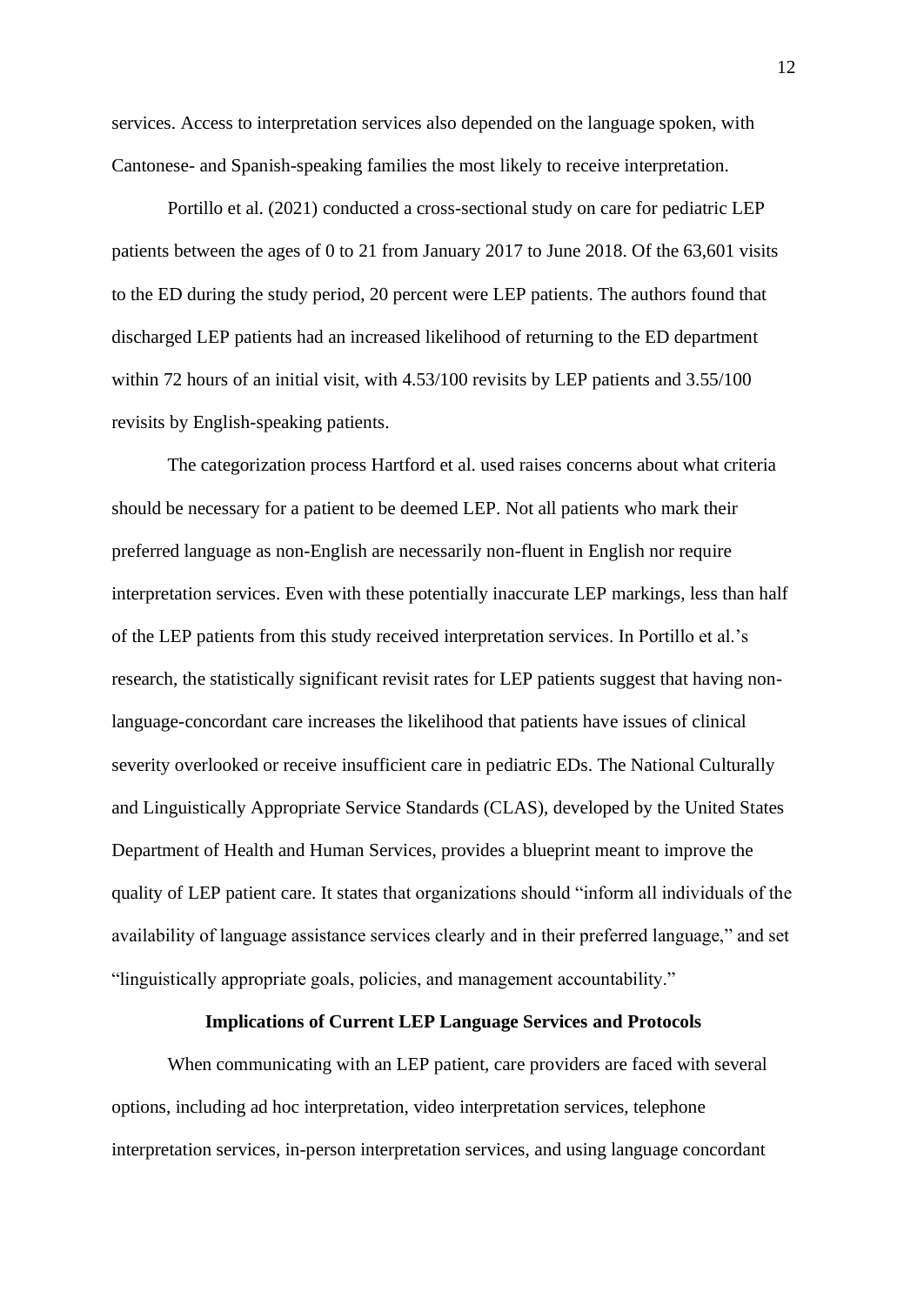care providers. When these services are not readily available and convenient, or they are not perceived to be so, providers will forgo using any outside communication aids at all. The first legislation to address services for LEP patients was the Civil Rights Act of 1964, which required providers receiving federal funds to take reasonable steps to make their programs and services accessible by LEP patients. Today, most states have implemented the government's national CLAS standards. The Affordable Care Act (2010) mandated that insurers providing coverage to areas with large LEP populations provide translated versions of all key insurance documents.

There is limited evidence as to the association between recent health reforms and improvements in patient-provider communication, or in decreases in linguistic disparities for LEP patients. Berdahl and Kirby (2019) analyzed reports from the Household Component of the Medical Expenditure Panel Survey (MEPS) – a national survey that collects information on healthcare access, use, expenditures, and experiences – in order to analyze how patient-provider communication has changed for LEP patients since the Affordable Care Act. Leading up to the Affordable Care Act, between 2006 and 2010, LEP individuals reported lower scores each subsequent year for "Doctors always explained things clearly"; "Doctors always showed respect"; and "Doctors always listened carefully." After 2010, though, the scores for these three statements began to steadily increase. This reflects that the Affordable Care Act may have had positive impacts on patient-provider communication systems for LEP patients. However, it is important to note that LEP individuals were still at a significant disadvantage compared to English-speaking survey participants in 2015 on the three measures examined.

## **Lack of Standardization in LEP Services in the United States**

Joseph, Garruba, and Melder (2018) conducted a wide scope systematic review of articles involving the use of telephone and video interpreter services compared with in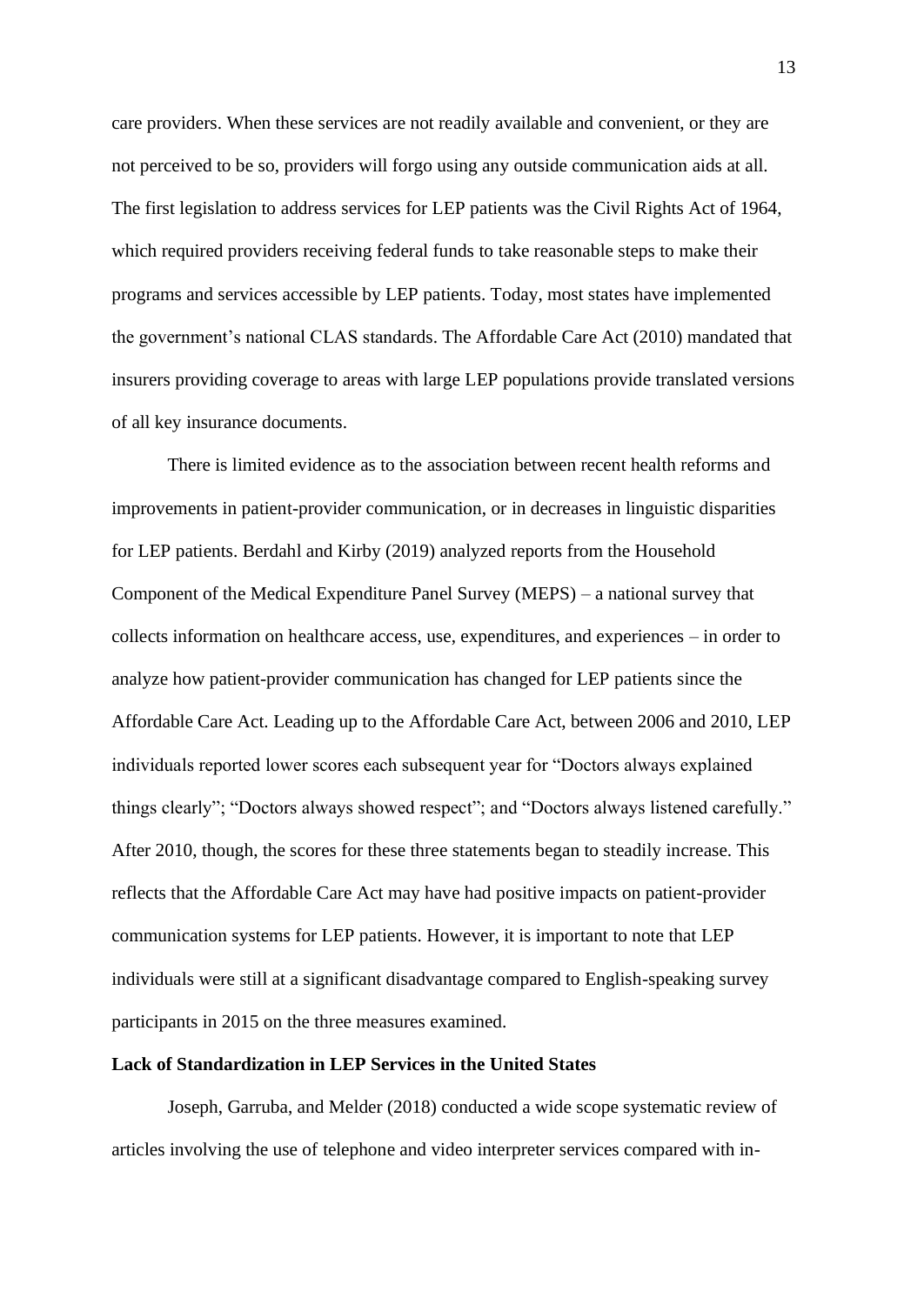person services in healthcare. They found that current evidence does not ultimately suggest there is one particular interpretation mode that is superior to others. The review included eight studies, five of which used telephone interpretation services and three of which used video interpretation services. The review measured patient satisfaction levels for different interpretation services. There was evidence of higher satisfaction with trained interpreters compared with ad hoc or telephone interpreters, but there was no difference in satisfaction between having an in-person trained interpreter, trained telephone interpreter, or bilingual physician interpreter. Higher levels of satisfaction were reported for trained telephone interpreters than for in-person interpreters or an external telephone interpreter service.

Silva et al. (2020) conducted an interview-based study around end-of life conversations with twelve professional Spanish and Chinese medical interpreters. In semistructured interviews, six areas were explored: medical interpreters' perceived comfort level during end-of-life interpretation; perception of interpreter role; communication practices perceived as barriers to effective communication; communication practices felt to facilitate effective communication; concrete recommendations on how to best use medical interpreters; and received training needs/perceived training needs. While there were many qualitative components to this study, the most significant results included that (a) interpreters reported the need to frequently translate the meanings of things within specific cultural contexts, beyond literal interpretations; and (b) interpreters collectively recommended staff and family pre-meetings and debriefings before and after end-of-life conversations with patients to maximize effective communication.

Patel et al. (2016) conducted a study on surgeons' preoperative consenting process with LEP patients and found that surgeons often opted to not use professional interpretation services. The study issued a 32-item survey to surgeons about their preoperative informed consent process that included topics such as self-assessments of their non-English language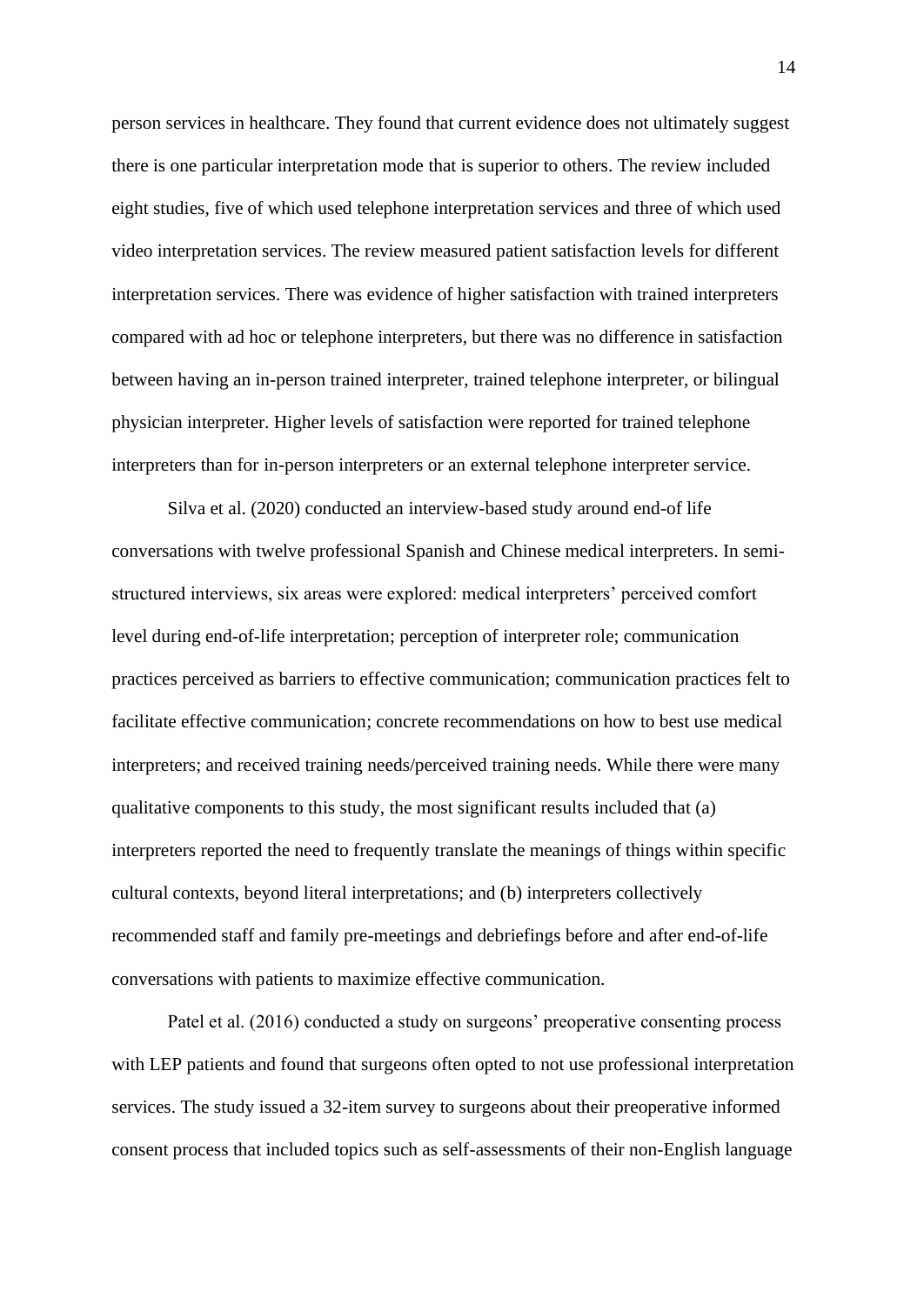proficiency levels and their clinical use, language learning experiences, and hypothetical scenarios with LEP patients. The survey results found that surgeons frequently relied on their own language skills to communicate with LEP patients, even when they did report being fluent in those languages; and relied on bilingual hospital staff members, and both adult and minor family members of the LEP patients, to serve as ad hoc interpreters. They were more likely to use these methods if professional interpreters were inconvenient, and many times let the patients decide for themselves if they would like to have access to interpretation services.

Squires et al. (2017) conducted an exploratory analysis of patterns in languageconcordant home health care visits. In at-home care settings, the available tools for healthcare providers to communicate with LEP patients are even more limited. The simplest method for communication between at-home care providers and LEP patients is to match patients with bilingual care providers, as there is a lack of access to professional interpretation services away from in-patient care settings. Squires et al. found that among 238,513 LPE patient home care visits within a two-year period, only 20 percent of visits were language-concordant.

Google Translate is a popular machine translation tool, which medical staff are known to use for patient interpretation. Khoong, Steinbrook, Brown, and Fernandez (2019) conducted an in-depth analysis of 100 ED discharge instruction papers, taking each sentence and categorizing them into diagnosis explanations, follow-up instructions, medication instructions, return precautions, or greetings. Use of medical jargon, atypical use of normal words (ex. "positive test result"), colloquial English, and general readability score were analyzed as well. Khoong et al. used Google Translate to translate every sentence into both Spanish and Chinese, then bilingual translators translated the text back into English. The team used a rating system of "clinically non-significant", "clinically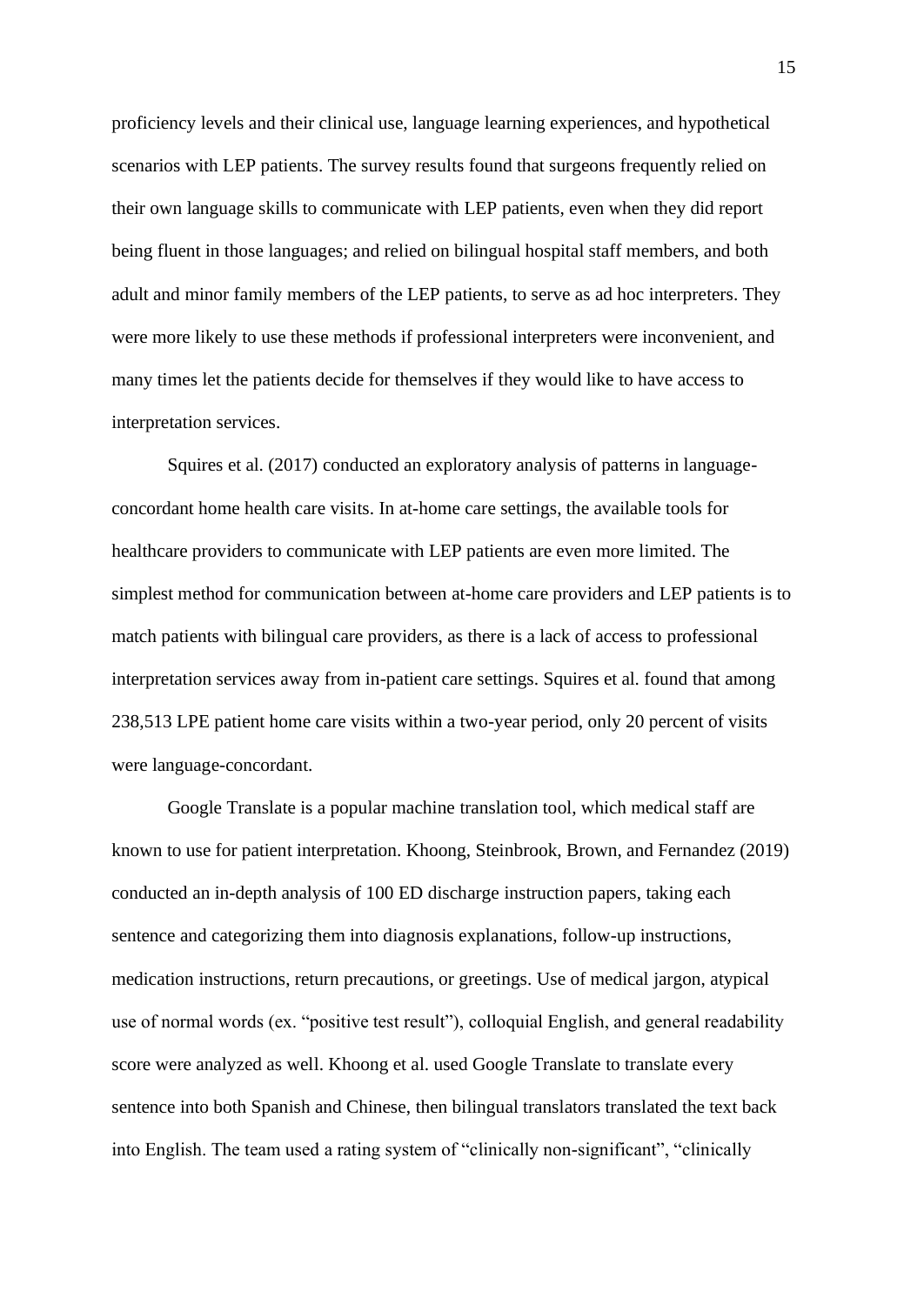significant", and "life-threatening potential harm" for all inaccurate translations. Of 647 sentences, eight percent of Spanish and 19 percent of Chinese sentences were inaccurately translated. Few of the inaccurate translations had potential for clinically significant harm: in Spanish, 15 (28 percent) of 53 inaccuracies; in Chinese, 50 (40 percent) of 125 inaccuracies. None showed life-threatening potential harm.

It is largely up to the provider to assess whether professional interpretation services are necessary or not, and the availability and convenience of these services fluctuates. Interpretation services can be incorrectly utilized and underutilized. Although LEP patient satisfaction is shown not to be significantly higher with one single mode of interpretation, trained interpreters result in higher patient satisfaction than ad hoc interpreters, and this preference must be taken into account in the development of LEP service protocols and standards. Silva et al.'s research emphasizes the importance of using professional interpreters who thoroughly understand the cultural nuances of the language and can successfully interpret their meanings to English, beyond basic literal interpretation. Cultural nuance in linguistics, as discussed earlier, is an important area deserving of additional study in relation to LEP patient satisfaction and health outcomes. When clinicians have cultural and linguistic knowledge beyond basic language proficiency, patient experience is positively affected. This concept must be explored and prioritized by United States health organizations in the development of LEP patient approaches.

Patel et al.'s research on surgeons is incredibly informative of the process in which surgeons determine whether professional interpretation services are necessary and demonstrates a tremendous lack of procedure, while Squires et al. shows the lack of standardization in at-home care settings. The authors note that there is no research on "the right 'dose' of bilingual home care visits to optimize home care outcomes and establish a standard of care" for LEP patients. Certainly, having only 20 percent of visits be language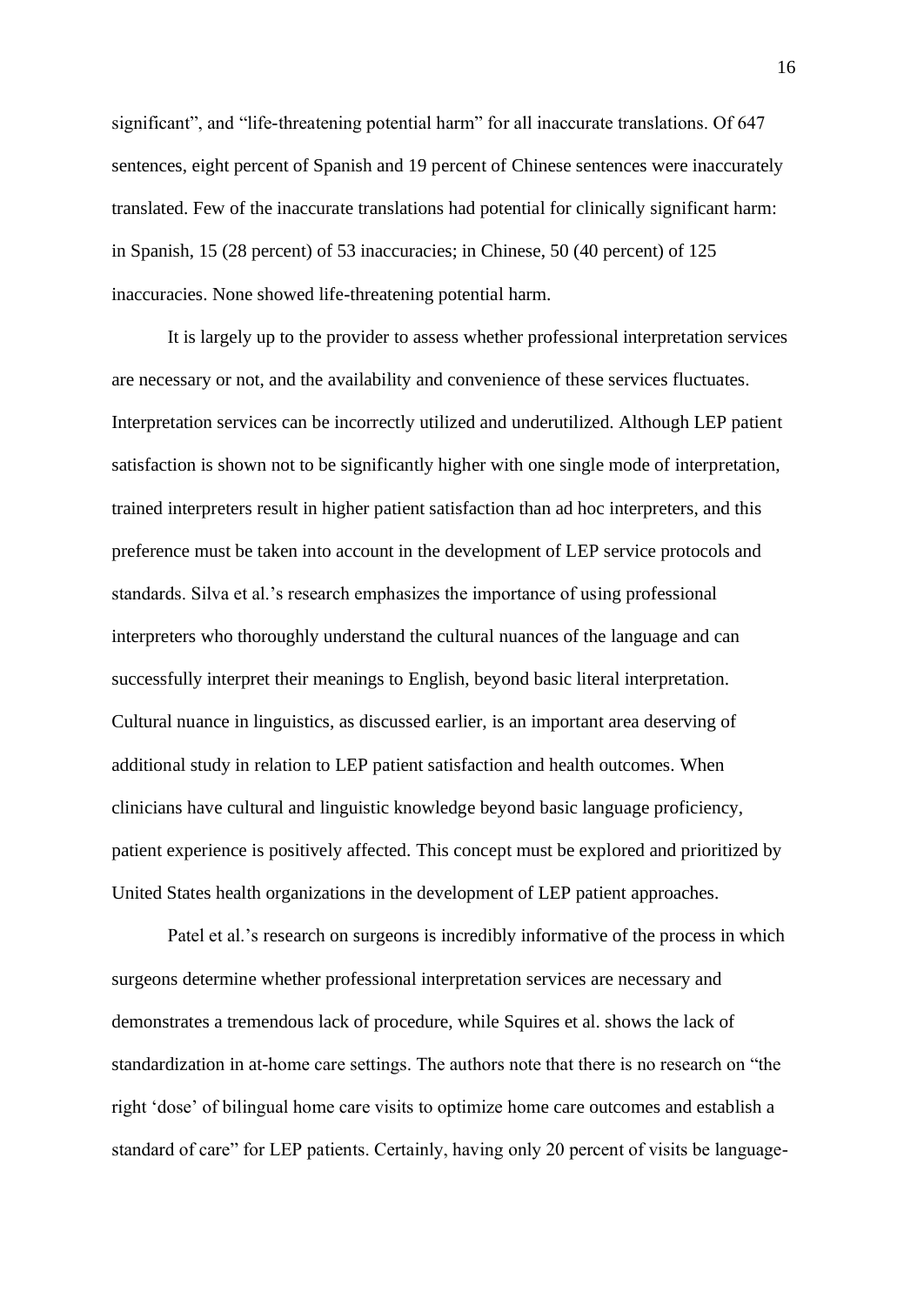concordant is alarmingly low. More research is needed around language-concordance in more narrowed settings, including but not limited to surgical departments and at-home care. Khoong's research did not include any examples of the written content it analyzed in Google Translate, nor explain its criteria for its coding system in depth. Due to this lack of context, the percentage of "inaccurate" translations cannot be taken into account too heavily, although the article presents a worthwhile concept: if the impacts of medical jargon and colloquial English are kept in mind and actively avoided, Google Translate can be a useful tool when established interpretation services are unavailable.

## **Access to Services**

Lee et al. (2017) conducted a study involving the installation of bedside telephones which offered telephone interpretation to LEP patients, providing more rapid access to services. 238 participants, a collection of both Spanish and Chinese speaking LEP patients, were included. They were all patients undergoing invasive procedures on the cardiovascular, general surgery, or orthopedic surgery floors. Results showed that the LEP patients with access to the bedside interpreter telephones were better able to give informed consent than LEP patients without. However, even with the intervention, LEP patients still showed a decreased ability to give consent overall versus English-speaking patients. The researchers suggest that this persistent disparity may be further improved by the increased use of language concordant care as well as educational interventions for clinicians.

One criticism of the study by Forrow and Kontrimas (2017) pointed out that although bedside telephone interpretation service is convenient, which therefore may increase the use of the services by care providers, the positive results of the study may also have been caused by the promotion and education of the new interpretation services among hospital staff. As cited earlier, care providers are largely responsible for determining when professional interpretation services are to be used. The increased ability to give consent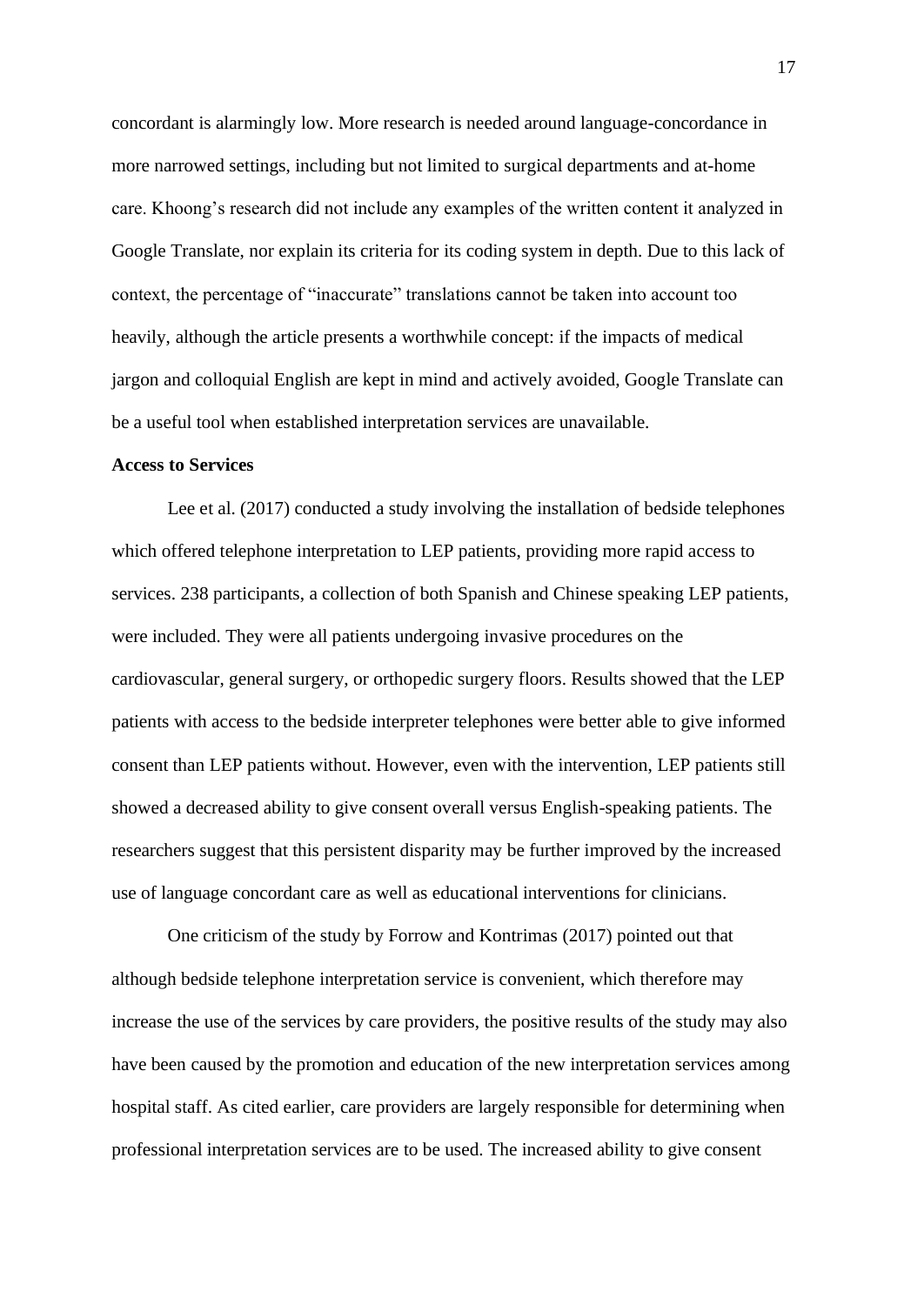shown by LEP patients during the study may have very well been the direct result of patient and staffs' increased awareness and motivation to use these systems. The study largely cites the convenience of the bedside services to be a major factor, but other studies have already demonstrated that even when interpretation services are readily available and convenient, they are still underutilized.

More research is needed on the impacts of promotion among care providers and staff in order to truly understand the impact that providers have on the ability to acquire consent from LEP patients. Access to translation and interpretation services often depends on the language the service is requested for, with Spanish being the most common native language for LEP patients. Often, telephone is the most easily accessible service for communicating with LEP patients, especially those who speak less commonly known languages. The availability and speed at which services are available has been shown to be an important factor, making telephone interpretation services favorable. Research has yet to be done on telephone interpretation availability and effectiveness per language; as well as the effects of institution-wide promotions on the frequency of service use.

#### **Ad Hoc Interpretation Leads to Communication Failures**

Schenker, Pérez-Stable, Nickleach, and Karliner (2011) conducted cross-sectional research to evaluate interpreter use for clinical encounters in the hospital. After a thorough recruitment process, 234 California-based LEP patients, all Spanish or Chinese speaking, were inducted as participants. Over two six-month periods within two years, surveys were conducted and asked the participants about their interpreter experiences, including who did the interpretation, and if there was no interpretation, what the reason was. Overall, the study deemed the use of an interpreter "infrequent". Only 43 percent of participants said they were asked if they would like interpretation services at any point. Schenker et al. found that using a family member, friend, or fellow patient as an ad hoc interpreter was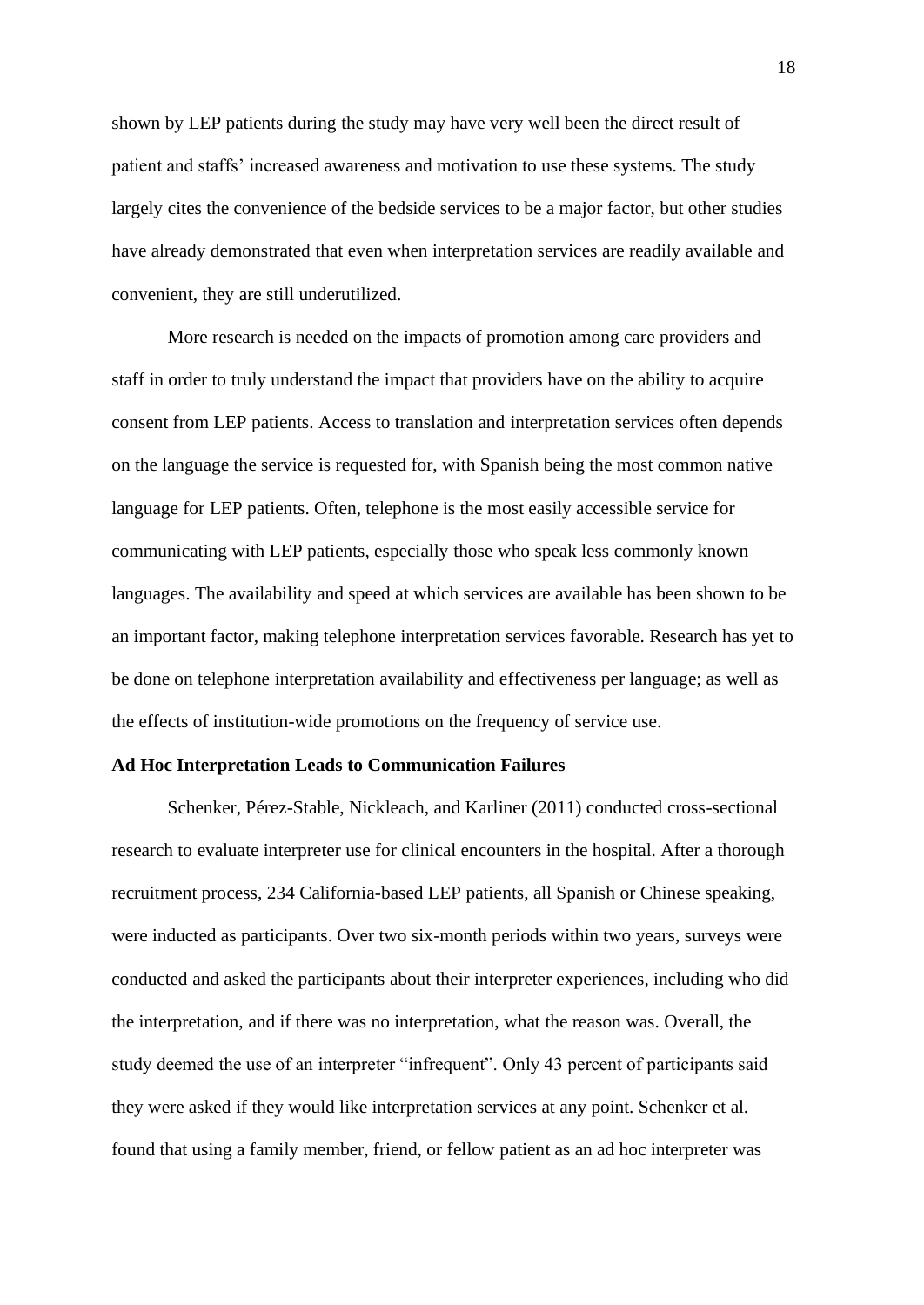common, occurring 28 percent of the time during admissions and 18 percent of the time with nurses. Less than 20 percent of the participants reported that physicians spoke their language well, six percent reported that nurses spoke their language well, and 38 percent of patients reported that they either "got by" without an interpreter during their time with nurses, or didn't speak at all.

Diamond, Tuot and Karliner (2012) conducted a similar study focused on staff as opposed to patients: the team surveyed physicians and nurses who reported ever speaking Spanish with patients on a general medicine hospital floor. 68 physicians and 65 nurses participated and represented a mix of varying Spanish proficiency. The study separates the types of interactions physicians had with their patients into categories such as "Presenting Information to Patients," "Obtaining Information from Patients," and "Difficult Conversations." Physicians and nurses were surveyed to see when they chose to use a professional interpreter, ad hoc interpreter, or no interpreters. Physicians with low-level Spanish proficiency reported frequently using ad hoc interpreters for information-based scenarios; physicians with medium proficiency reported higher rates of using their own Spanish for information-based scenarios, lower rates of professional interpreter use, and almost no use of ad hoc interpreters; physicians with high-level Spanish proficiency almost always reported using their own Spanish skills; and 82 percent of nurses, who all had lowlevel Spanish proficiency, usually used ad hoc interpreters and their own Spanish skills.

Ad hoc interpretation can very easily lead to misinterpretations and has been shown to be an ineffective method of communication for LEP patients. In Bauer and Alegría's research (2010) cited earlier, ad hoc interpreters were found to be potentially detrimental to LEP patients' healthcare quality as a result of both their inadequate language proficiency and lack of health science knowledge. Diamond et al. (2012) showed that physicians and nurses use a range of interpretation methods without any structured decision process,

19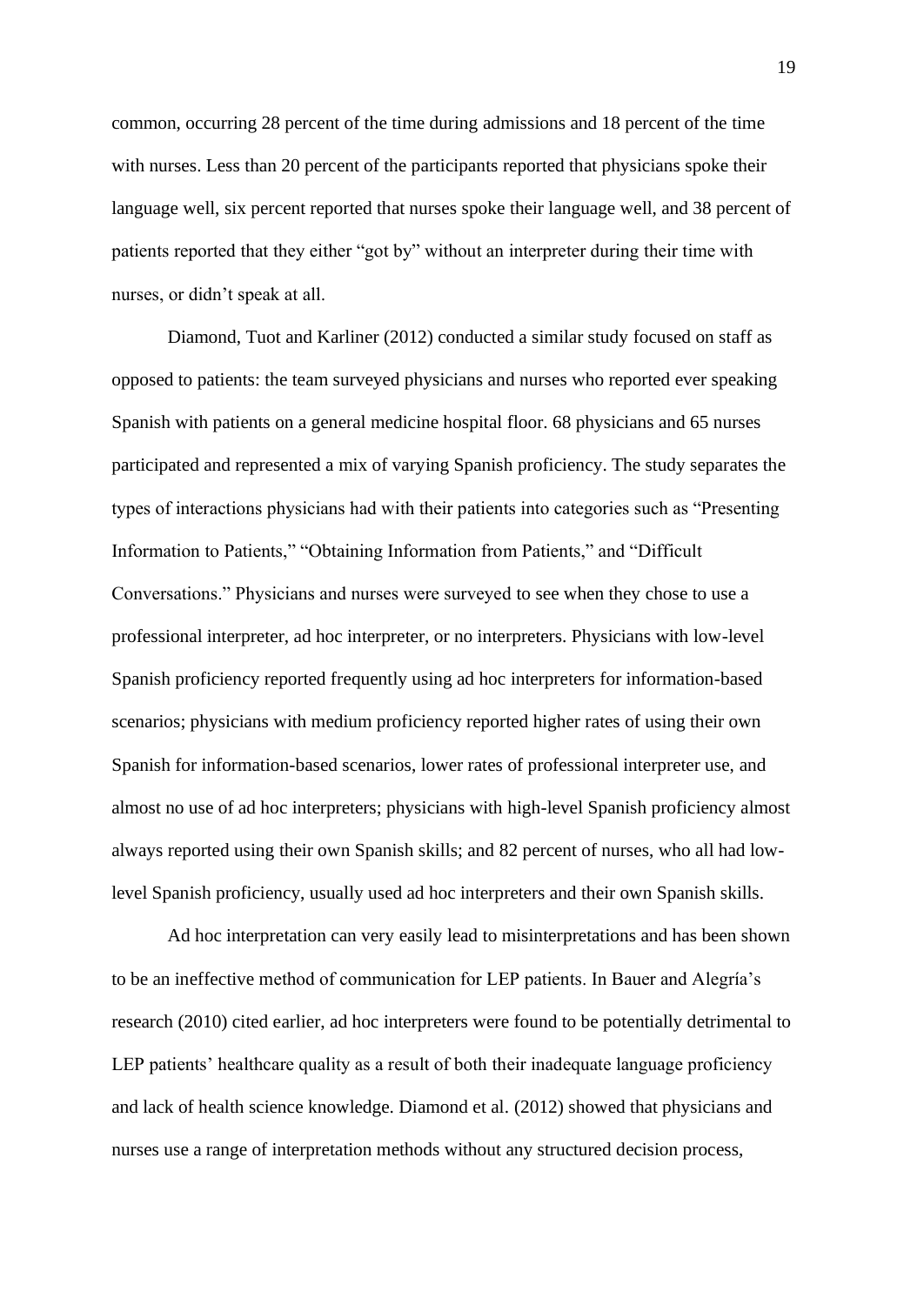highlighting the need for policy and procedure around the use of language skills in clinical care. More research is needed around clinicians' non-English language proficiency and how it is assessed. Interview-style studies may provide insight into the decision-making process nurses and physicians use with regard to their LEP patients. Schenker et al.'s research reflects how common the use of ad hoc interpreters is versus professional interpreters. LEP patients "just getting by," another trend uncovered by Schenker et al. (2011), is an alarming trend and must be explored through a qualitative lens.

## **COVID-19 and LEP Patient Experiences**

Kucirek et al. (2021) presented a qualitative synthesis of patient stories, uncovered by frontline trainees at the University of California San Francisco, highlighting the challenges LEP patients have faced in the hospital during the COVID-19 pandemic, particularly their social isolation and vulnerability. The use of tablets and phones was discussed as highly effective in providing information to LEP patients' families, and comfort to LEP patients. Through the stories are themes of insufficient interpreter use, ad hoc interpretation failures, and a lack of pandemic-related media in preferred language.

Kucirek et al.'s synthesis of patient stories reflects that the challenges which LEP patients regularly face have been exacerbated during the COVID-19 pandemic. Interpreters have been deemed "non-essential" personnel during the pandemic, and have largely been eliminated from healthcare settings in order to reduce the risk of transmission of the COVID-19 virus, and to save on personal protective equipment (PPE). Kucirek et al. asserts that "increasing the routine use of professional interpreters during clinical care is not enough," and that LEP patients deserve an experience in which "all clinical conversations are translated into their preferred language *and* they have opportunities to connect socially throughout their stay" (p. 788). The concept of social connection is greatly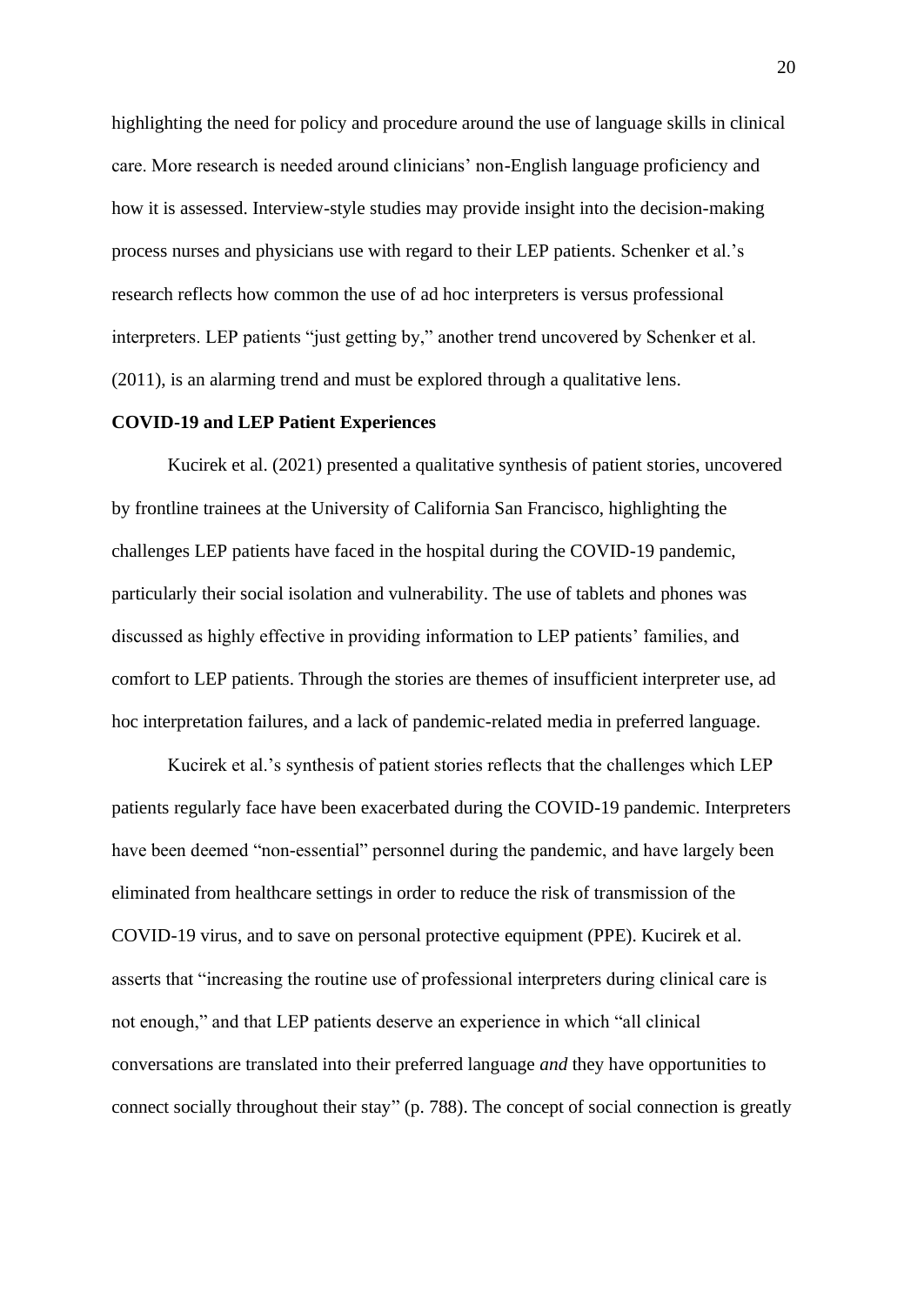overlooked in research. General socialization and connectivity is a large part of patient experience, comfort and satisfaction.

One effect of the COVID-19 pandemic has been a rise in mental health disorders, such as generalized anxiety, and a subsequent emphasis on the importance of mental health. Mental health is an area of care that is particularly difficult for LEP patients to receive. Understanding the nuance of language becomes increasingly important as the subject moves away from issues with tangible evidence, such as physical health issues, and moves towards more subjective topics such as feelings and relationships. This is a large area in need of creative brainstorming on the institutional and national levels.

## **Financial Downfalls**

Karliner, Pérez-Stable and Gregorich (2017) investigated the financial impacts of an intervention involving more convenient access to professional interpreters for patients over 50 years of age with LEP in a hospital setting. The study found that despite the increased cost of providing more interpreter services for LEP patients, the reduction in readmissions from these patients actually resulted in monthly savings of more than \$150,000.

Interpretation services are perceived to be very expensive, which is one of the main reasons cited by providers when asked why they choose to forgo them. However, the cost of providing LEP patients with less than adequate care adds more financial burden to the health care system than interventions to increase quality of care for LEP patients. Innovative brainstorming should be done to introduce more budgeting plans which prioritize LEP services and research.

## **Conclusion and Discussion**

Language barriers cause obstacles for LEP patients across every type of healthcare setting and in all steps of the patient journey. LEP patients are statistically shown to have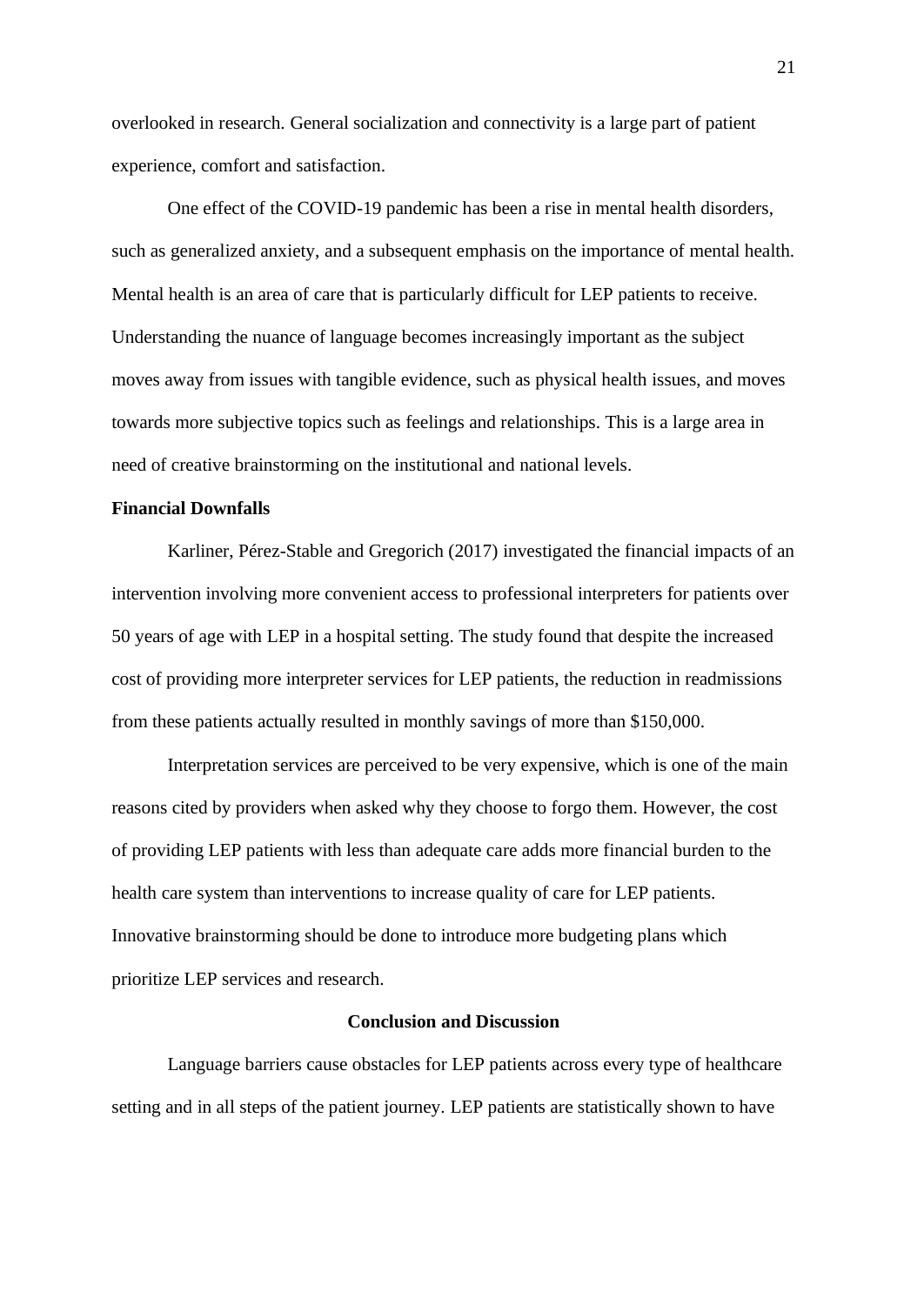poorer health outcomes and face settings in which interpretation services are underutilized or improperly used via harmful ad hoc interpretation.

A lack of standardization in LEP language services and implementation procedures is reflected throughout a large amount of research, in which physicians, nurses, and other clinical staff, usually without Spanish language proficiency, have the control to decide when and how services are used – when they are available and convenient. Access is a major issue for LEP patients, particularly in specialty and emergency care settings. Also problematic is that patients with issues of clinical severity are more likely to receive interpretation in the ER than other LEP patients. While logical, this bias implies that LEP patients with more visibly apparent issues might be favored for interpretation services over patients with more "invisible" issues.

Looking at LEP patients' and parents' perspectives provides researchers with valuable insight into why effective language accommodation remains a challenge within healthcare systems, particularly during the COVID-19 pandemic. The pandemic has brought an increased emphasis on the importance of mental health and relationships. The research of Bauer and Alegría (2010) on the distinct lack of research and interventions available for LEP patients for mental health issues is of particular concern.

Nurses' linguistic and cultural competencies in particular should be assessed, considering their role as frontline communicators. Cultural competency is a recurring theme in LEP patient research and may be just as important as general language competency in a patient's resulting comfort, satisfaction, and overall experience. A part of being a professional medical interpreter is receiving cultural competency training, which may be lacking from nurses and other acute care providers who rely on their own language skills to communicate with LEP patients.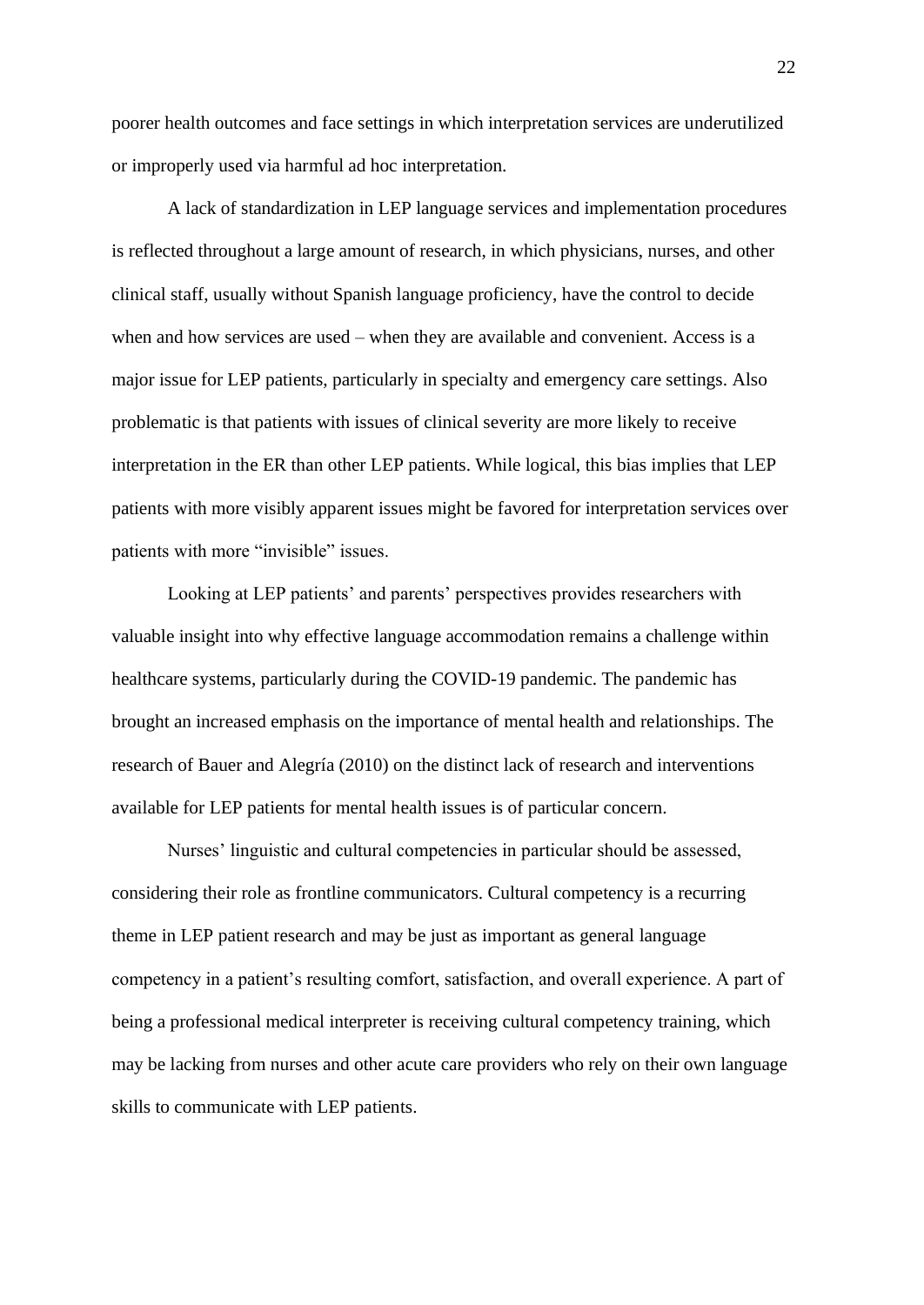These research contents provide insight as to the relationship between language competency and health care outcomes for LEP patients. A lack of standardization and proper, regular implementation of LEP language services is proven to foster healthcare settings which fail in providing LEP patients with high quality care.

Language barriers are not only a problem in healthcare for the United States. Issues with understanding the language in a healthcare setting can occur anywhere in the world and there are many countries that cannot effectively provide care to people who do not speak the language due to lack of resources.

Hiring more physicians in the U.S. who can fluently speak Spanish and have training in medical interpretation is the most efficient and cost-effective way to solve language barrier issues in the United States. Medical Spanish, as well as cultural competency, should be incorporated into the curriculum at medical schools as a way to dismantle barriers.

At the institutional level, national CLAS standards should be considered and applied in all facets of LEP care. Special attention should be paid to the consistent promotion of LEP services, among the institution's patients and staff, and the surrounding community at large. Budgets must not exclude any LEP services. Karliner et al. showed that providing more services to LEP patients can lead to significant savings for hospitals (2017). This information alone should serve as adequate motivation for promoting the appropriate use of interpretation services in healthcare settings.

There are many aspects of LEP care that require more research to be understood. Future research should focus on the role which acculturation and linguistic characteristics play in language barriers. This data will be useful for understanding the effectiveness of care providers who use their own, varying skills in a language to communicate in place of a professionally trained interpreter. It will also help to better understand how different LEP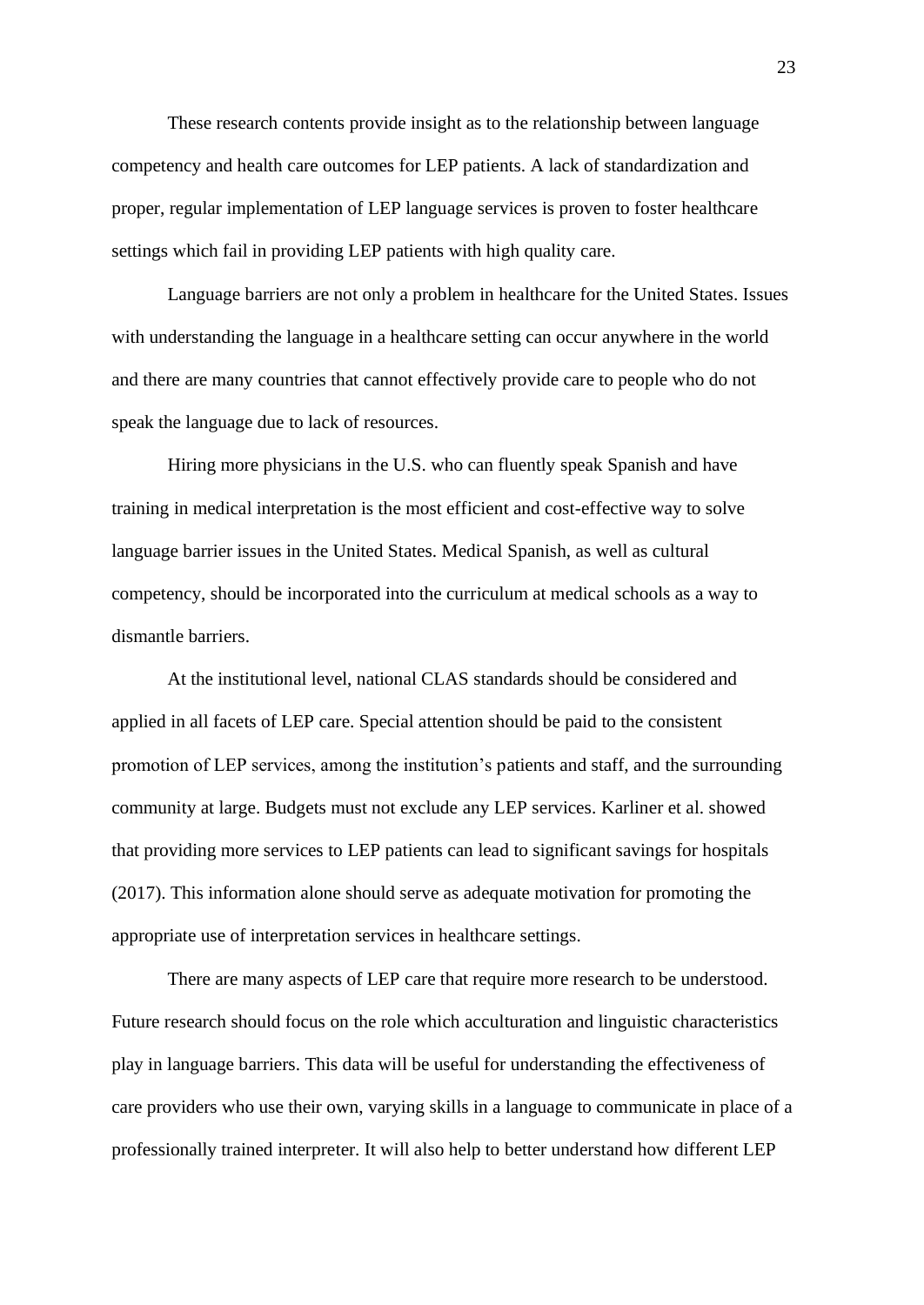patients differ from one another; if perhaps it is more critical for Chinese-speaking LEP patients versus Spanish-speaking LEP patients to have access to professional services rather than have providers rely on their own skills, for example.

More data needs to be collected on the perspectives of LEP patients themselves. It needs to be known how United States healthcare operation and communication systems may impact the Hispanic population's health and healthcare decisions. Are Hispanics generally more or less likely to agree to treatments based on the kind of interpretation they receive? Does interpretation method affect how patients follow after-care instructions?

LEP patients' perception of interpretation services and accessibility also needs to be assessed. Are LEP patients under the perception that professional interpretation services are simply not available or do they believe that these services may be available but are not accessible or are being withheld from them?

It is essential that criteria for defining LEP patients is standardized and that there is a standard way to assess a care provider's skill in another language. It is possible that the study from Hartford et al. (2019), that defined patients with LEP as any patient who wrote that they preferred a different language on the check-in form, may have had a different population of LEP patients if they were defined instead on the rating of their own English skills. It is also inappropriate to completely rely on a provider's self-assessments in another language as an accurate indicator of their skill and ability to communicate with patients.

Other areas of importance for future research include language-concordance in more narrowed settings, including but not limited to surgical departments and at-home care; the impacts of institution-wide service promotions on the frequency of service use; and the decision-making process nurses and physicians use with regard to their LEP patients.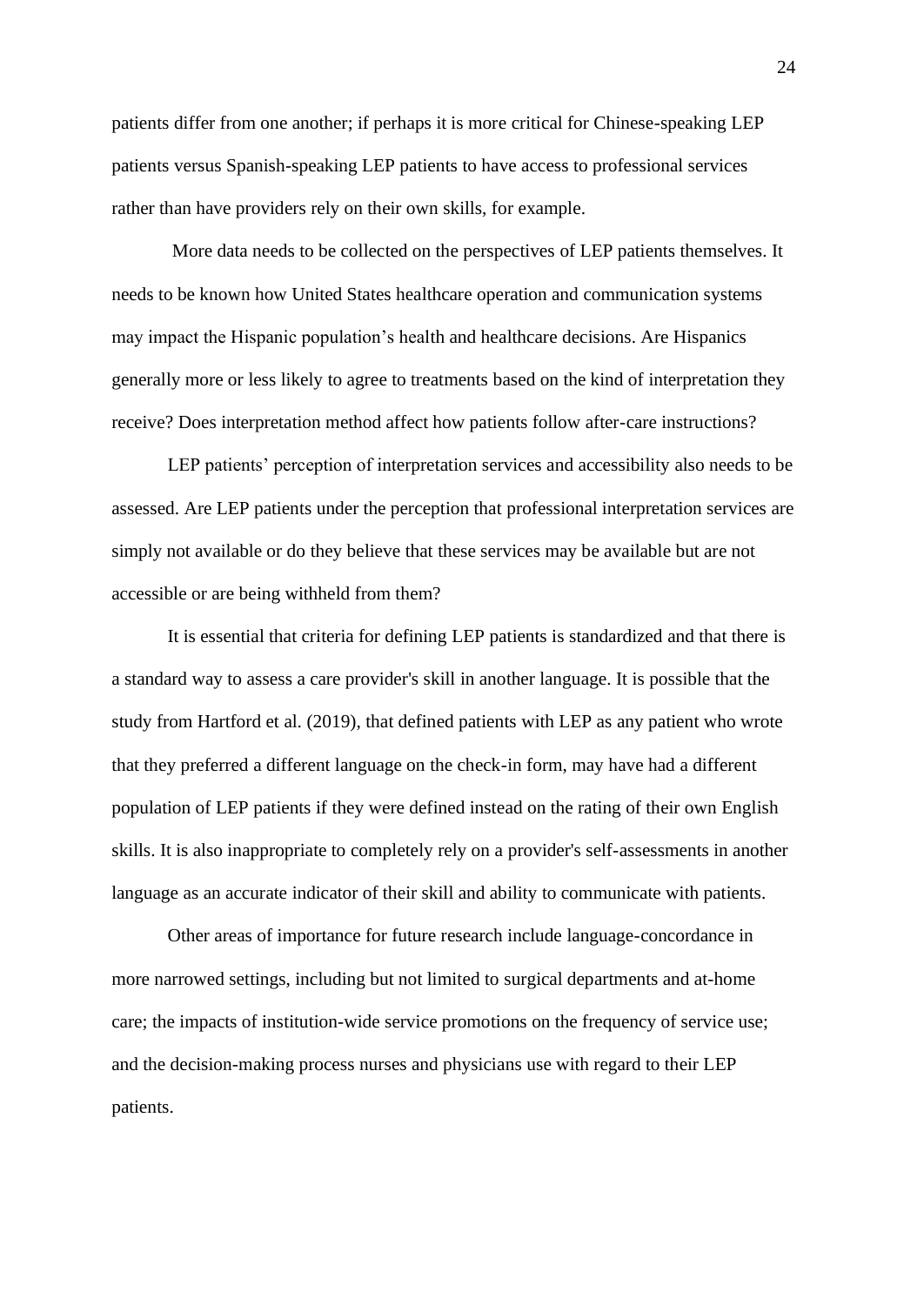#### **References**

- Bauer, A. M., & Alegría, M. (2010). Impact of patient language proficiency and interpreter service use on the quality of psychiatric care: A systematic review. *Psychiatric Services*, *61*(8), 765–773. https://doi.org/10.1176/ps.2010.61.8.765
- Berdahl, T. A., & Kirby, J. B. (2019). Patient-provider communication disparities by limited English proficiency (LEP): Trends from the US medical expenditure panel survey, 2006-2015. *Journal of General Internal Medicine*, *34*(8), 1434–1440. https://doi.org/10.1007/s11606-018-4757-3
- Brooks, K., Stifani, B., Batlle, H. R., Nunez, M. A., Erlich, M., & Diaz, J. (2016). Patient perspectives on the need for and barriers to professional medical interpretation. *Rhode Island Medical Journal*, *99*(1), 30–33.
- Centers for Disease Control and Prevention. (2015, May 5). *Hispanic health*. Centers for Disease Control and Prevention. Retrieved December 9, 2021, from https://www.cdc.gov/vitalsigns/hispanic-health/index.html.
- Diamond, L., Izquierdo, K., Canfield, D., Matsoukas, K., & Gany, F. (2019). A systematic review of the impact of patient–physician non-English language concordance on quality of care and outcomes. *Journal of General Internal Medicine*, *34*(8), 1591–1606. https://doi.org/10.1007/s11606-019-04847-5
- Diamond, L. C., Tuot, D. S., & Karliner, L. S. (2012). The use of Spanish language skills by physicians and nurses: Policy implications for teaching and testing. *Journal of General Internal Medicine*, *27*(1), 117–123. https://doi.org/10.1007/s11606-011- 1779-5
- Forrow, L., & Kontrimas, J. C. (2017). Language barriers, informed consent, and effective caregiving. *Journal of General Internal Medicine*, *32*(8), 855–857. https://doi.org/10.1007/s11606-017-4068-0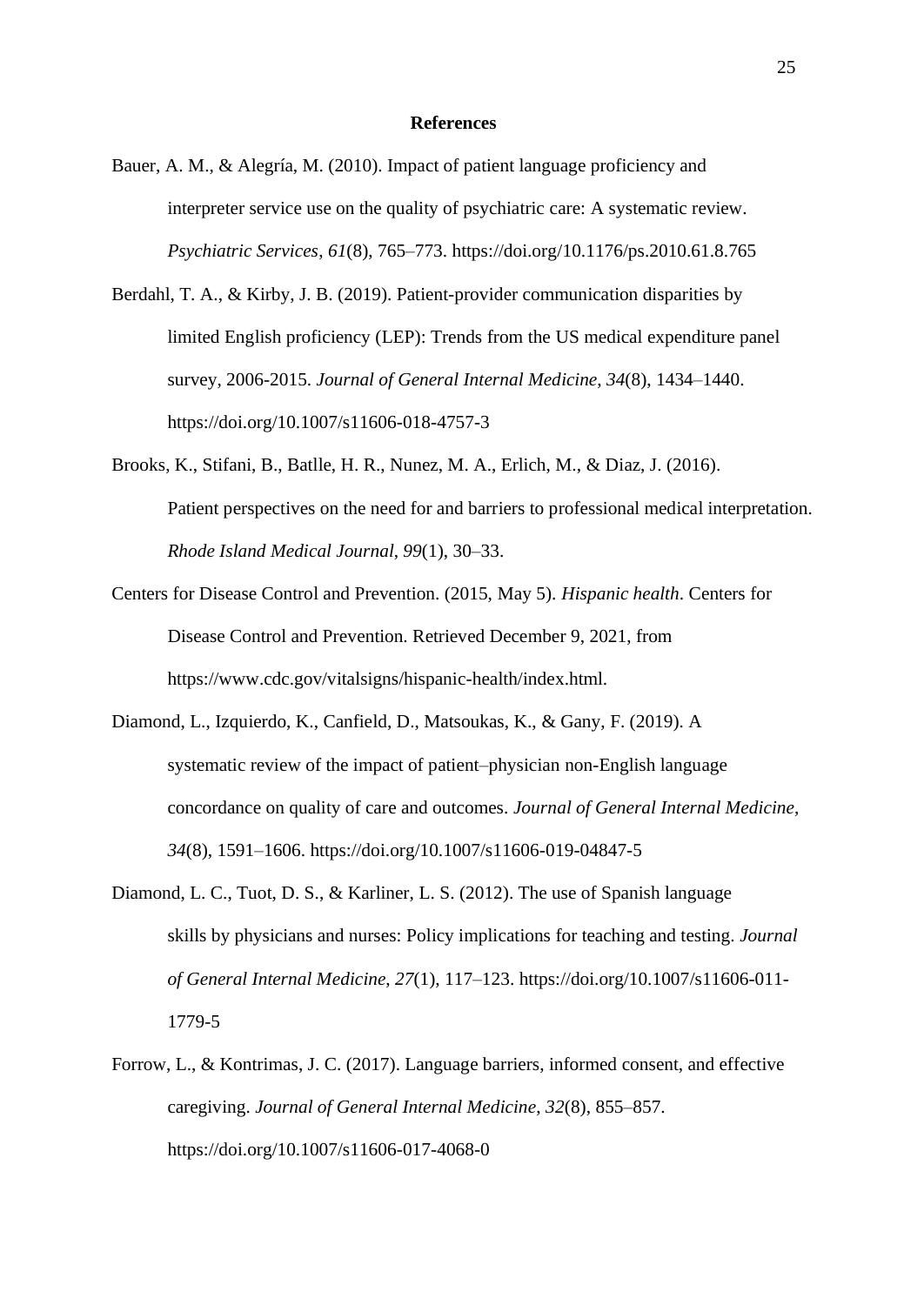- Gerchow, L., Burka, L. R., Miner, S., & Squires, A. (2021). Language barriers between nurses and patients: A scoping review. *Patient Education and Counseling*, *104*(3), 534–553. https://doi.org/10.1016/j.pec.2020.09.017
- Gulati, R. K., & Hur, K. (2021). Association between limited English proficiency and healthcare access and utilization in California. *Journal of Immigrant and Minority Health*, 10.1007/s10903-021-01224-5. Advance online publication. https://doi.org/10.1007/s10903-021-01224-5
- Hartford, E. A., Anderson, A. P., Klein, E. J., Caglar, D., Carlin, K., & Lion, K. C. (2019). The use and impact of professional interpretation in a pediatric emergency department. *Academic Pediatrics*, *19*(8), 956–962. https://doi.org/10.1016/j.acap.2019.07.006
- Joseph, C., Garruba, M., & Melder, A. (2018). Patient satisfaction of telephone or video interpreter services compared with in-person services: A systematic review. *Australian Health Review: A Publication of the Australian Hospital Association*, *42*(2), 168–177. https://doi.org/10.1071/AH16195
- Karliner, L. S., Pérez-Stable, E. J., & Gregorich, S. E. (2017). Convenient access to professional interpreters in the hospital decreases readmission rates and estimated hospital expenditures for patients with limited English proficiency. *Medical Care*, *55*(3), 199–206. https://doi.org/10.1097/MLR.0000000000000643
- Khoong, E. C., Steinbrook, E., Brown, C., & Fernandez, A. (2019). Assessing the use of Google Translate for Spanish and Chinese translations of emergency department discharge instructions. *JAMA internal medicine*, *179*(4), 580–582. https://doi.org/10.1001/jamainternmed.2018.7653

Kucirek, N. K., Thomas, N. J., Norman, J. S., Athavale, P., Jaradeh, K., Hsiang, E. Y.,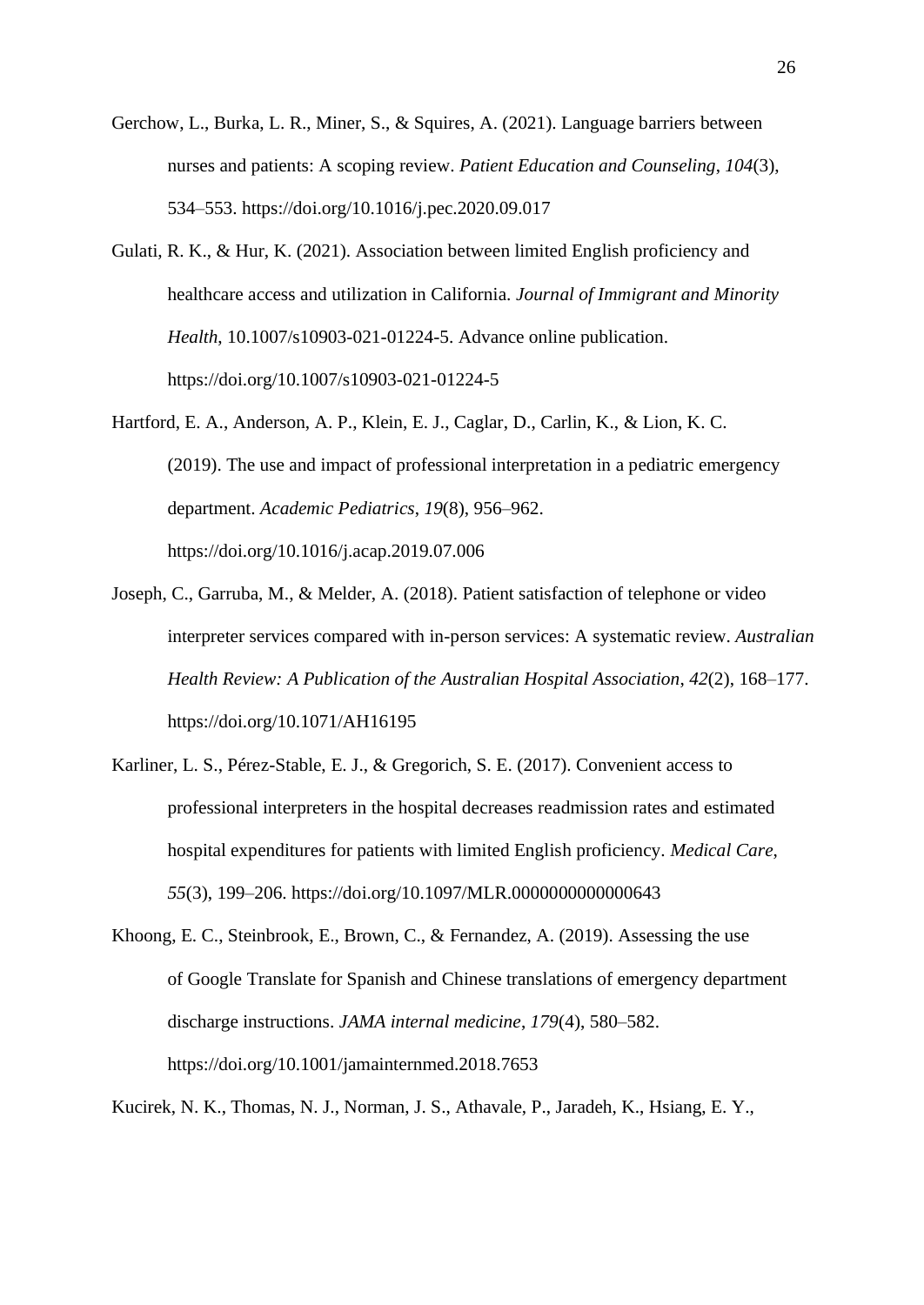Malevanchik, L. (2021). Stories from Covid-19 reveal hospitalized patients with limited English proficiency have always been uniquely prone to social isolation. *Journal of general internal medicine*, *36*(3), 786–789. https://doi.org/10.1007/s11606- 020-06383-z

- Lee, J. S., Pérez-Stable, E. J., Gregorich, S. E., Crawford, M. H., Green, A., Livaudais-Toman, J., & Karliner, L. S. (2017). Increased access to professional interpreters in the hospital improves informed consent for patients with limited English proficiency. *Journal of general internal medicine*, *32*(8), 863–870. https://doi.org/10.1007/s11606-017-3983-4
- Patel, D. N., Wakeam, E., Genoff, M., Mujawar, I., Ashley, S. W., & Diamond, L. C. (2016). Preoperative consent for patients with limited English proficiency. *The Journal of surgical research*, *200*(2), 514–522. https://doi.org/10.1016/j.jss.2015.09.033
- Portillo, E. N., Stack, A. M., Monuteaux, M. C., Curt, A., Perron, C., & Lee, L. K. (2021). Association of limited English proficiency and increased pediatric emergency department revisits. *Academic emergency medicine : official journal of the Society for Academic Emergency Medicine*, *28*(9), 1001–1011. https://doi.org/10.1111/acem.14359
- Schenker, Y., Pérez-Stable, E. J., Nickleach, D., & Karliner, L. S. (2011). Patterns of interpreter use for hospitalized patients with limited English proficiency. *Journal of general internal medicine*, *26*(7), 712–717. https://doi.org/10.1007/s11606-010-1619-z
- Silva, M. D., Tsai, S., Sobota, R. M., Abel, B. T., Reid, M. C., & Adelman, R. D. (2020). Missed opportunities when communicating with limited English-proficient patients during end-of-life conversations: insights from Spanish-speaking and